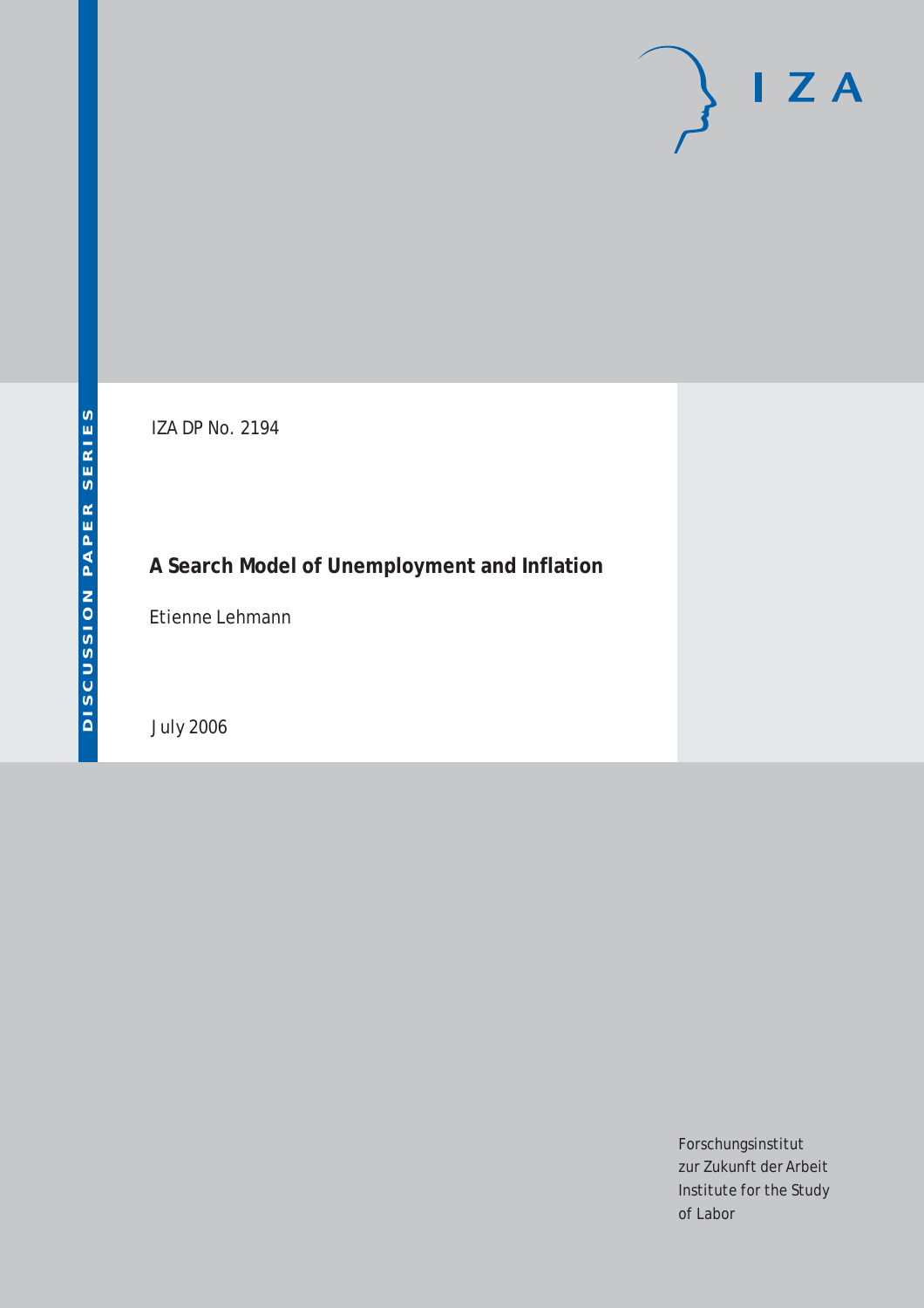## **A Search Model of Unemployment and Inflation**

**Etienne Lehmann** 

*ERMES (CNRS and University of Paris 2 Panthéon Assas) and IZA Bonn* 

> Discussion Paper No. 2194 July 2006

> > IZA

P.O. Box 7240 53072 Bonn **Germany** 

Phone: +49-228-3894-0 Fax: +49-228-3894-180 Email: [iza@iza.org](mailto:iza@iza.org)

Any opinions expressed here are those of the author(s) and not those of the institute. Research disseminated by IZA may include views on policy, but the institute itself takes no institutional policy positions.

The Institute for the Study of Labor (IZA) in Bonn is a local and virtual international research center and a place of communication between science, politics and business. IZA is an independent nonprofit company supported by Deutsche Post World Net. The center is associated with the University of Bonn and offers a stimulating research environment through its research networks, research support, and visitors and doctoral programs. IZA engages in (i) original and internationally competitive research in all fields of labor economics, (ii) development of policy concepts, and (iii) dissemination of research results and concepts to the interested public.

IZA Discussion Papers often represent preliminary work and are circulated to encourage discussion. Citation of such a paper should account for its provisional character. A revised version may be available directly from the author.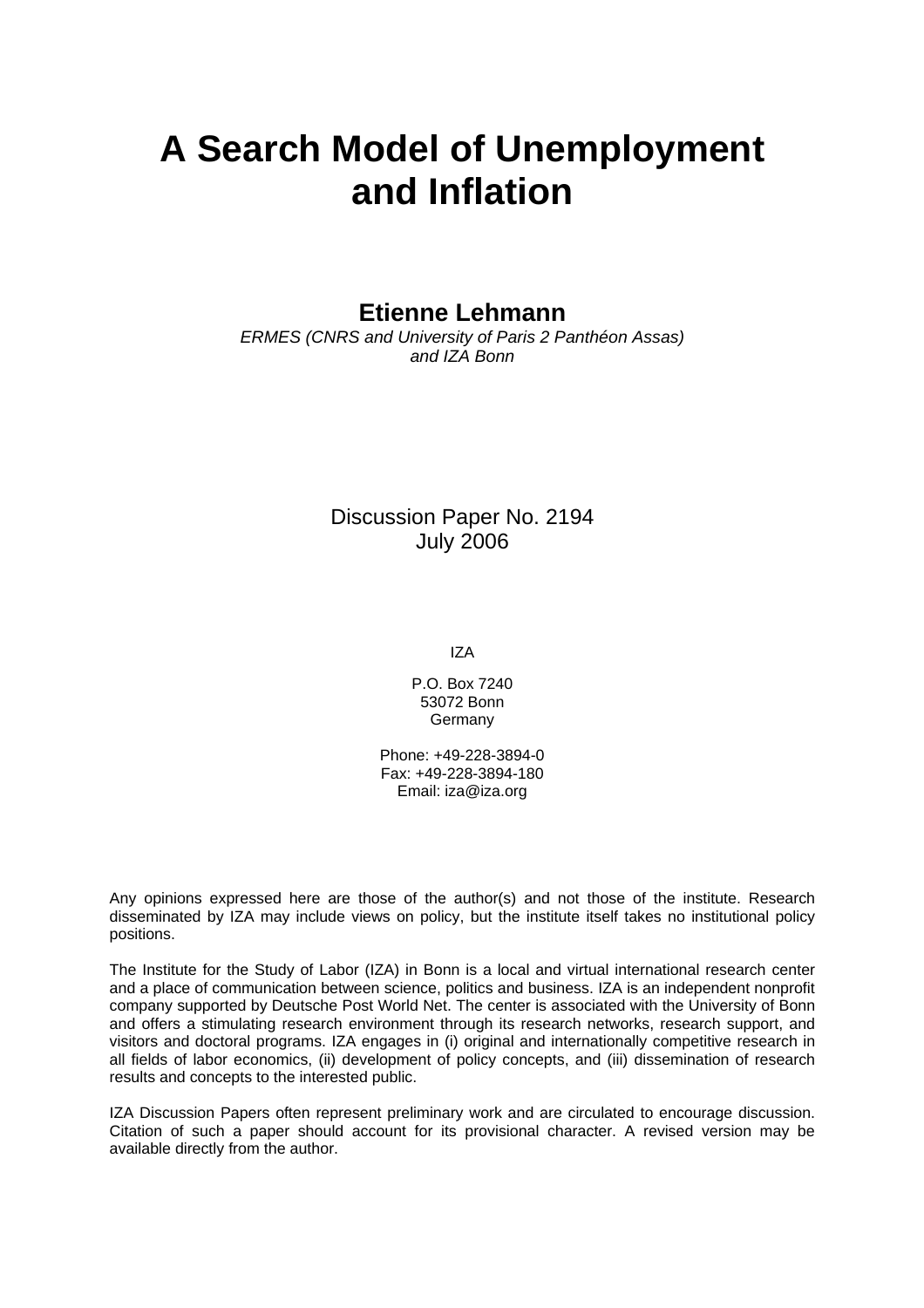IZA Discussion Paper No. 2194 July 2006

## **ABSTRACT**

### **A Search Model of Unemployment and Inflation[\\*](#page-2-0)**

In this paper, I introduce money in the standard labor-matching model (Mortensen and Pissarides 1999, Pissarides 2000). A double coincidence problem makes Fiat Money necessary as a medium of exchange. In the long-run, a rise in the rate of money growth leads to higher inflation and higher unemployment, so the long-run Phillips curve is not vertical. The optimal monetary growth rate decreases with the workers' bargaining power, the level of unemployment benefits and the payroll tax rate.

JEL Classification: E24, E52, J64

Keywords: inflation, unemployment, search-matching, Friedman rule

Corresponding author:

 $\overline{a}$ 

Etienne Lehmann ERMES Paris 2 12, Place du Panthéon 75230 Paris Cedex 5 France E-mail: [elehmann@u-paris2.fr](mailto:elehmann@u-paris2.fr) 

<span id="page-2-0"></span><sup>\*</sup> This research project has started while Guillaume Rocheteau was visiting ERMES. I have very much benefited from discussions with him. I also wish to thank for their remarks Gabriele Cardullo, Mathias Hugerbühler, Ricardo Lagos, Sebastien Lotz, Randall Wright and participants at seminars in Paris 1 ERMES-Paris 2 and T2M 2005. The ideas expressed and the remaining errors are of my own responsibility.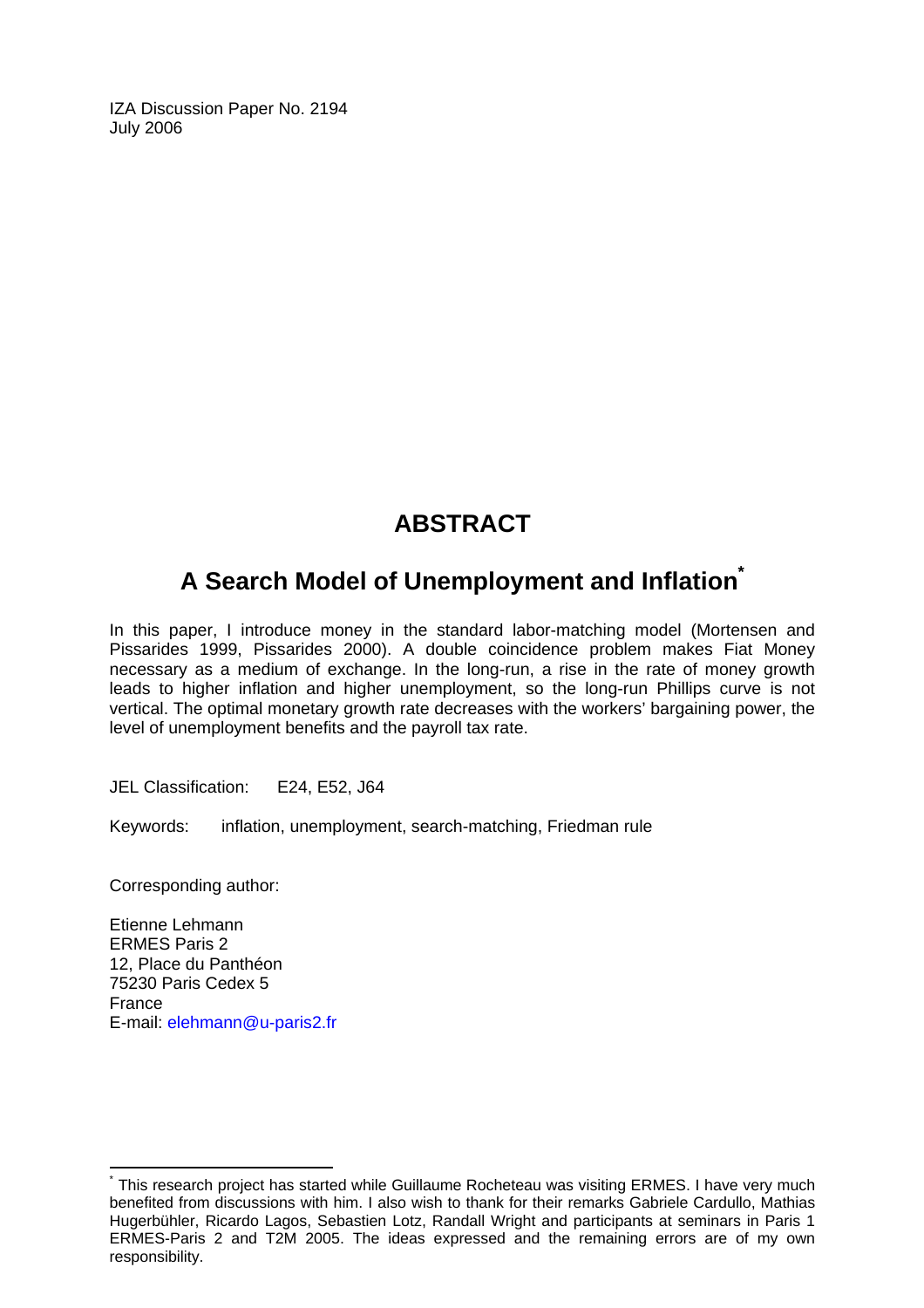#### I Introduction

While it is recognized that inflation has distortionary effects, how these distortions influence the labor market remains an open question. In particular, the persistence of unemployment at huge levels in some countries raises the issue of how monetary policy should be conducted to reduce unemployment, if it can. A first step is to address whether higher inflation has a long-run effect on unemployment: is the long-run Phillips curve vertical, as advocated by Friedman (1968), or do we have good reasons to believe that higher inflation influences the level of structural unemployment, and if the answer is positive, in which direction?

To investigate this issue, I extend a discrete-time version of the labor matching model of Mortensen and Pissarides (1999), and Pissarides (2000) (Henceforth MP). Jobs are created by the matching of unemployed workers and vacancies. This process is timeconsuming and represented by a well-behaved matching function. Firms open vacancies until a free-entry condition is met. Workers and Örms Nash bargain over wages. The departure from the MP setting is the introduction of frictions in the product market that makes fiat money necessary as a medium of exchange. For this purpose, I assume that the economy is composed of distinct goods, produced by distinct agents on separate islands. These goods are non storable, non transportable and are not consumed by their producers. These additional assumptions generate a double coincidence problem that gives money an essential role to play.

In this setting, a higher inflation rate induces a higher depreciation of money holdings trough an *inflation tax* mechanism. When inflation increases, a given amount of income at a given period enables to consume a lower amount of goods in the following period. Thus, the returns of economic activities are reduced, while search cost are not affected. Firms therefore post fewer vacancies and unemployment is eventually larger at the steady state. Hence, the long-run Phillips curve is upwards slopping in the inflation-unemployment space.

I then characterize what is the optimal monetary policy. In particular, I investigate whether or not the so-called *Friedman rule* (according to which prices deflate at a rate that makes the real return of money equal to the discount rate) is optimal. A departure from the Friedman rule is optimal if and only if employment is inefficiently high at the Friedman rule. It happens when workers' bargaining power is low compared to the Hosios (1990) condition, or when the labor market policies are too employment-friendly. In this retrospect, the optimal monetary policy is an explicit function of the labor market institutions and policies. The more employment-friendly are labor market policies, the higher the optimal inflation rate.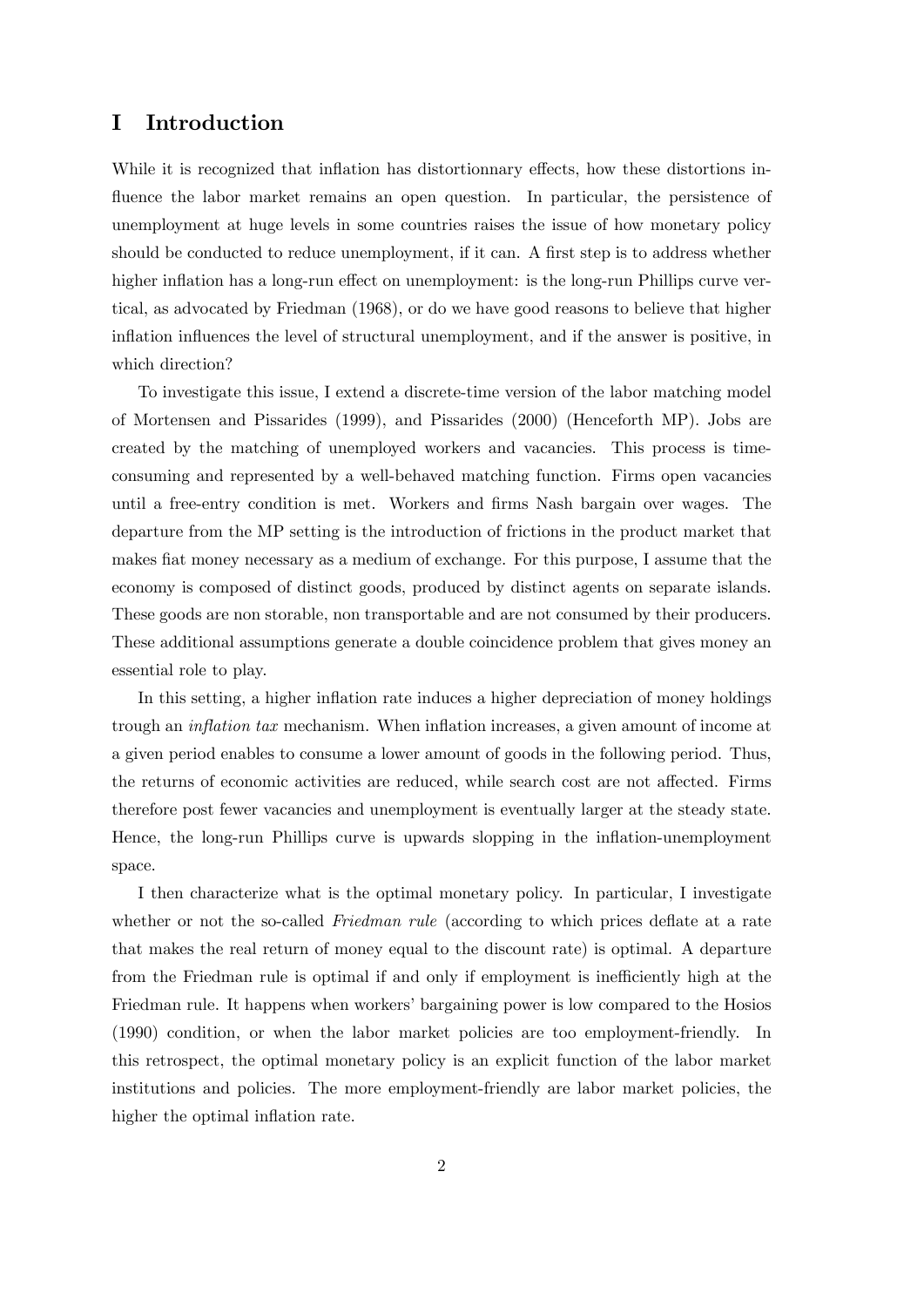There are both empirical and theoretical investigations of the long-run effects of inflation on unemployment in the literature. A first empirical literature regresses the unemployment rate on various macroeconomic and institutional variables using country-panel datasets (e.g. Blanchard Wolfers 2000, Nickell et alii 2005). One typical result is that a higher real interest rate increases the unemployment rate (see also Pissarides and Valenti 2005). However, how monetary policy ináuences real interest rate remains unclear, so these studies are not very conclusive about the slope of long-run Phillips curve and the long-run effects of monetary policy. A second empirical literature uses VAR methods and focus on the following simultaneity problem: a positive long-run correlation between unemployment and inflation can also be explained by policymakers' desire to reduce unemployment in the short-run at the expense of larger inflation. This raises an identification issue. One popular strategy identifies structural innovations in monetary policies by assuming a vertical long-run Phillips curve. This assumption is by definition inappropriate to test the verticality of the long-run Phillips curve. King and Watson (1994, 1997) investigate the likelihood of long-run Phillips curve under alternative short-run and long-run identifying restrictions. While this literature (see Bullard 1999 for a survey) is informative, results remain contingent to the underlying identifying restrictions.

Theoretical approaches differ on how money is introduced and how the labor market works. Pissarides (1990, pp. 31-40) introduces a "dynamic IS-LM" structure  $\dot{a}$  la Tobin (1965) in his MP model. At the steady-state, a rise in the monetary growth rate decreases the real interest rate and increases the inflation rate and the nominal interest. The former effect speeds up job creation, thereby decreasing the equilibrium unemployment rate. His consumption and money demand functions are exogenous reduced forms and lack micro-foundations. Cooley and Hansen (1989) and Cooley and Quadrini (1999 and 2004) introduce money through an explicit cash-in-advance assumption. In Cooley and Hansen (1999) labor supply is reduced when ináation is increased through a consumption-leisure substitution mechanism. Conversely, the labor market in Cooley Quadrini (1999, 2004) follows the MP setting. Cooley and Quadrini add a second production factor, namely intermediate input. They introduce a Cash-in-Advance constraint that applies to the purchase of this intermediate input only. A higher inflation rate induces firms to decrease their use of intermediate goods, which in turn decreases labor productivity, thereby increasing unemployment. Hence, the key mechanism is a labor / intermediate good trade off.

In my model, labor is the sole production factor, and the key mechanism is a consumption / search trade off. I further introduce unemployment insurance and labor payroll tax. This second departure enables me to consider how the optimal monetary policy should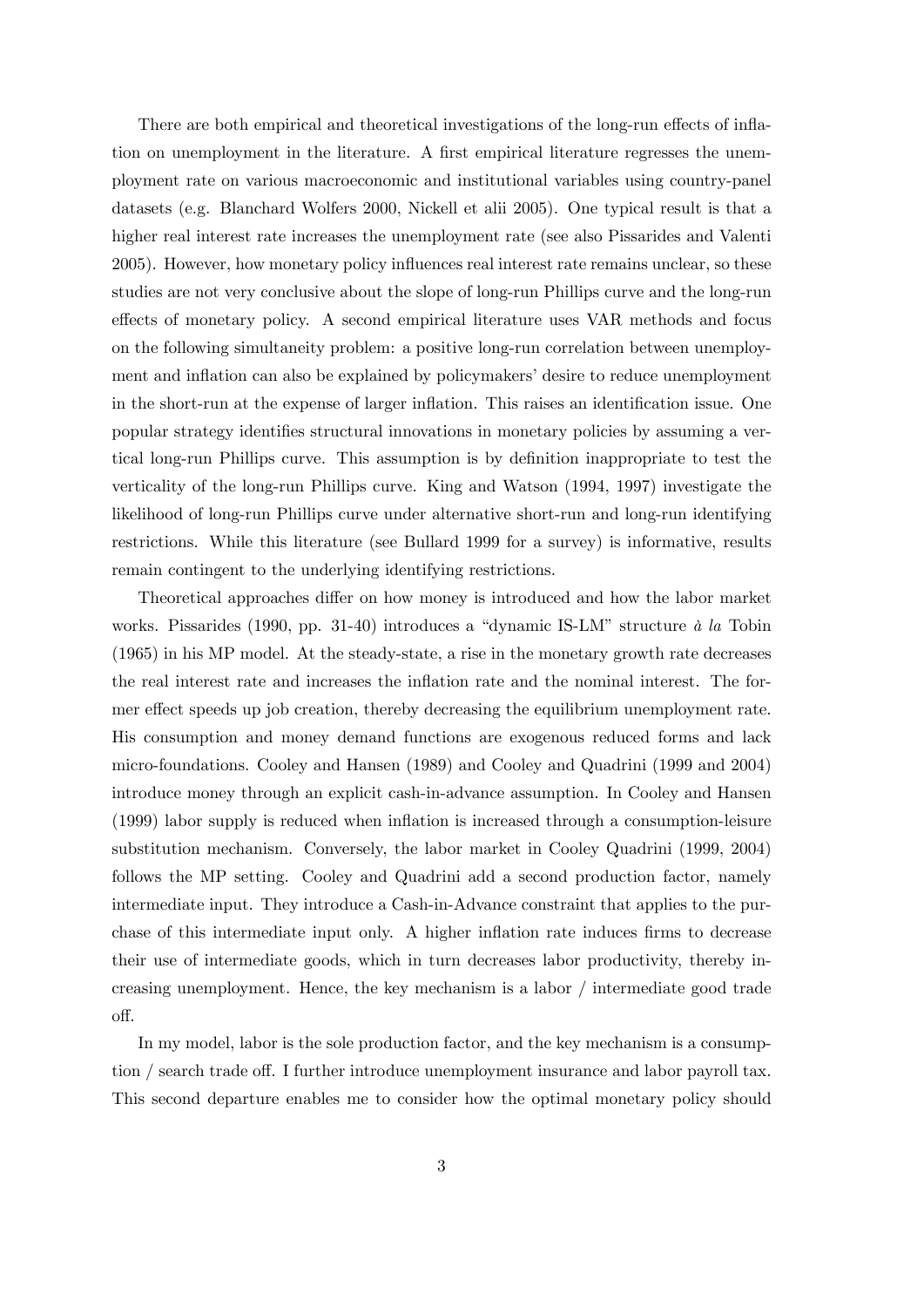adjust to labor market policies, and how far the inflation tax is similar to a tax on labor. Finally, instead of assuming a cash-in-advance constraint, I define an environment that makes money essential for trades in the product market. In this retrospect, I follow the requirement of the monetary-search literature (see. Kiyotaki Wright 1993, Shi 1997, Lagos and Wright 2005 and Rocheteau and Wright 2005...) to build models where the frictions that justify the use of fiat money as a medium of exchange are made explicit. In this retrospect, my model is a proposal to bridge the gap between the monetary-search and the MP labor-search literatures.

The paper is organized as follows. The environment is described in the next section, while economic behaviors are solved in section III. The equilibrium is resolved in Section IV and optimal policies are described in Section V. The last section concludes.

#### II The Economy

The economy is made of  $n \geq 3$  symmetric "islands" indexed by  $j \in \{1, ..., n\}$ <sup>1</sup>. An island is characterized by a specific consumption good that requires specific skills to be produced. In each island, there is a mass of type  $j$  entrepreneurs (henceforth type  $j$  firms) and a mass of  $1/n$  type j workers. These workers are either employed or unemployed. Type j employed workers can only produce type j good. Type j firms can only hire type j workers and be located in the  $j<sup>th</sup>$  island. There is also a government that gives unemployment benefits to unemployed workers and a lump-sum transfer to employed and unemployed workers. The government raises revenues from tax on labor and from money creation.

Time is discrete and indexed by  $t \in \mathbb{N}$ . The discount rate is  $r > 0$ . Each period (day) is divided into a labor market sub-period (the morning) and a product market sub-period (the afternoon). Matching process, wage bargaining and production take place in the morning, as in the MP setting. Trade in the product market, consumption and monetary transfers occur in the afternoon under perfect walrasian competition. The timing is displayed in Figure 1.



Figure 1: Timing of events

<sup>&</sup>lt;sup>1</sup>I adopt the convention that  $n + 1 = 1$ . Put differently, I impose index j to be defined modulo n.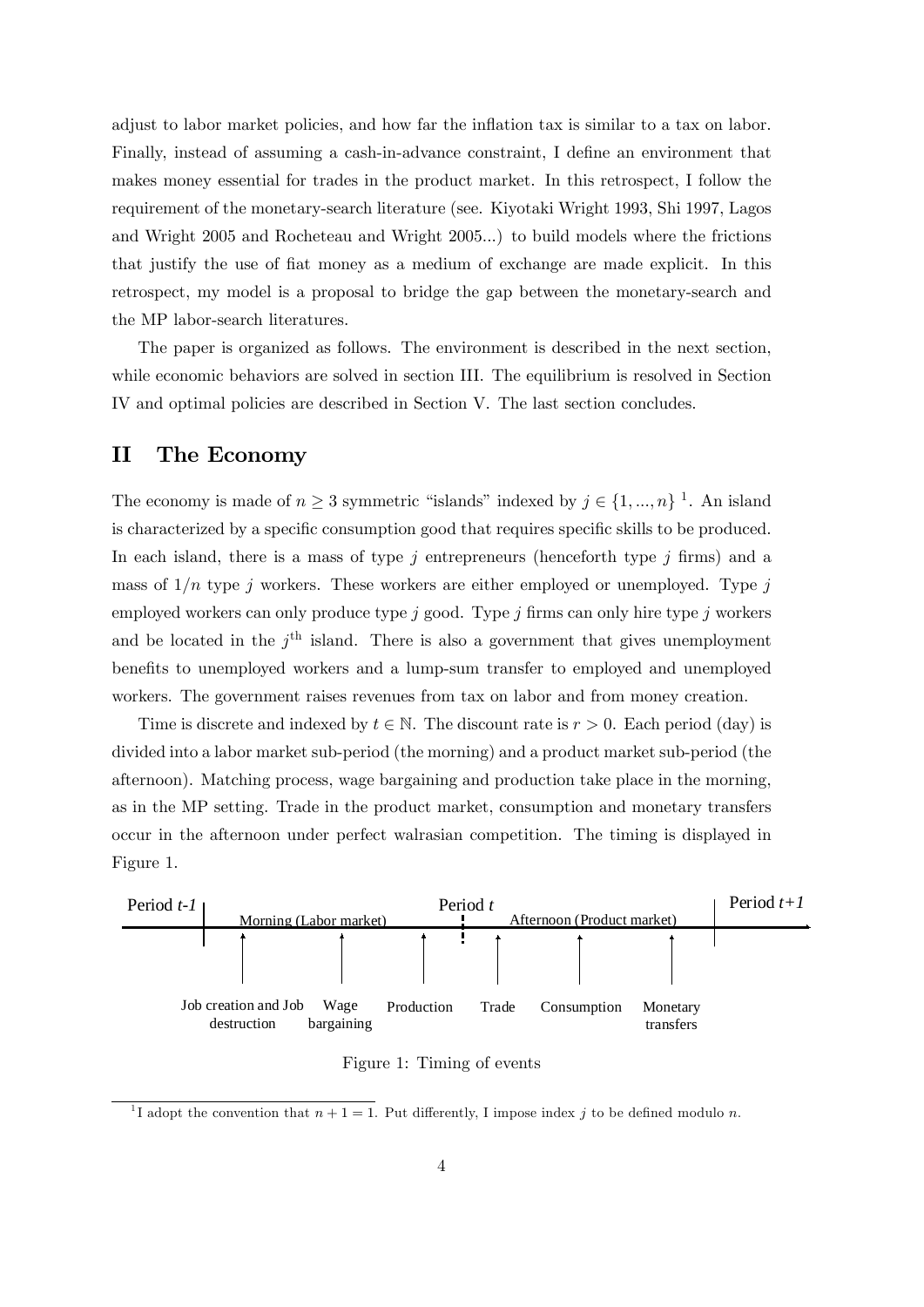I describe now the speciÖc assumptions I impose to give money an essential role to play. Type  $j$  individuals (workers and firms) do not want to consume the good they produce (type j) but instead desire to consume goods of type  $j + 1$ . Hence, trade across islands is necessary. Consumption goods cannot be transported across islands. Therefore, barter is not feasible. For trade to occur, I assume the existence of a perfectly storable good. This good is divisible and intrinsically useless. I call it (fiat) money. Under the assumed perfect competition in product markets, trade is anonymous. Therefore, money is the only available medium of exchange (see Kocherlakota 1998 or the introductory survey by Rupert et alii 2000). I now detail what happens at each step of each subperiod.

#### II.1 Labor market sub-period

Following Figure 1, the labor market subperiod is divided in three consecutive steps: job creation and destruction, wage bargaining, and production.

#### II.1.1 Job creation and job destruction

Jobs are exogenously destroyed according to probability  $s \in (0, 1)$ , so s is also the fraction of preexisting jobs that are dissolved. Job creation is the outcome of a time-consuming matching process. Following MP, this process is represented by a matching function. Let  $j u_{t-1}$  and  $j v_{t-1}$  be respectively the number of unemployment workers and vacancies in island j at the end of the period  $t-1$  (therefore, at the very beginning of period t). The matching function  $\mathcal{M}(j u_{t-1}; i v_{t-1})$  gives the number of newly created jobs in island j. The total mass of employed and unemployed type j workers is  $1/n$ , so employment in island j is  $1/n - j u_t$ , and the mass of job destroyed is  $s (1/n - j u_t)$ . Therefore, unemployment in island  $j$  evolves according to:

$$
_{j}u_{t}=s\left( \frac{1}{n}-ju_{t-1}\right) -\mathcal{M}\left( ju_{t-1};jv_{t-1}\right) \tag{1}
$$

The matching function  $\mathcal{M}(u; v)$  is identical across islands and time periods. Following the literature surveyed in Petrongolo and Pissarides (2001), I assume that the matching function exhibits constant returns to scale, is continuously differentiable, strictly increasing and strictly concave in both arguments. Unemployment and vacancies are necessary for job creation so:

$$
\mathcal{M}(0,v) = \mathcal{M}(u,0) = 0
$$

Finally, in the current discrete-time setting, the number of newly jobs is lower than the mass of vacancies and of unemployment. Therefore:

$$
\mathcal{M}(u,v) < \min(u,v)
$$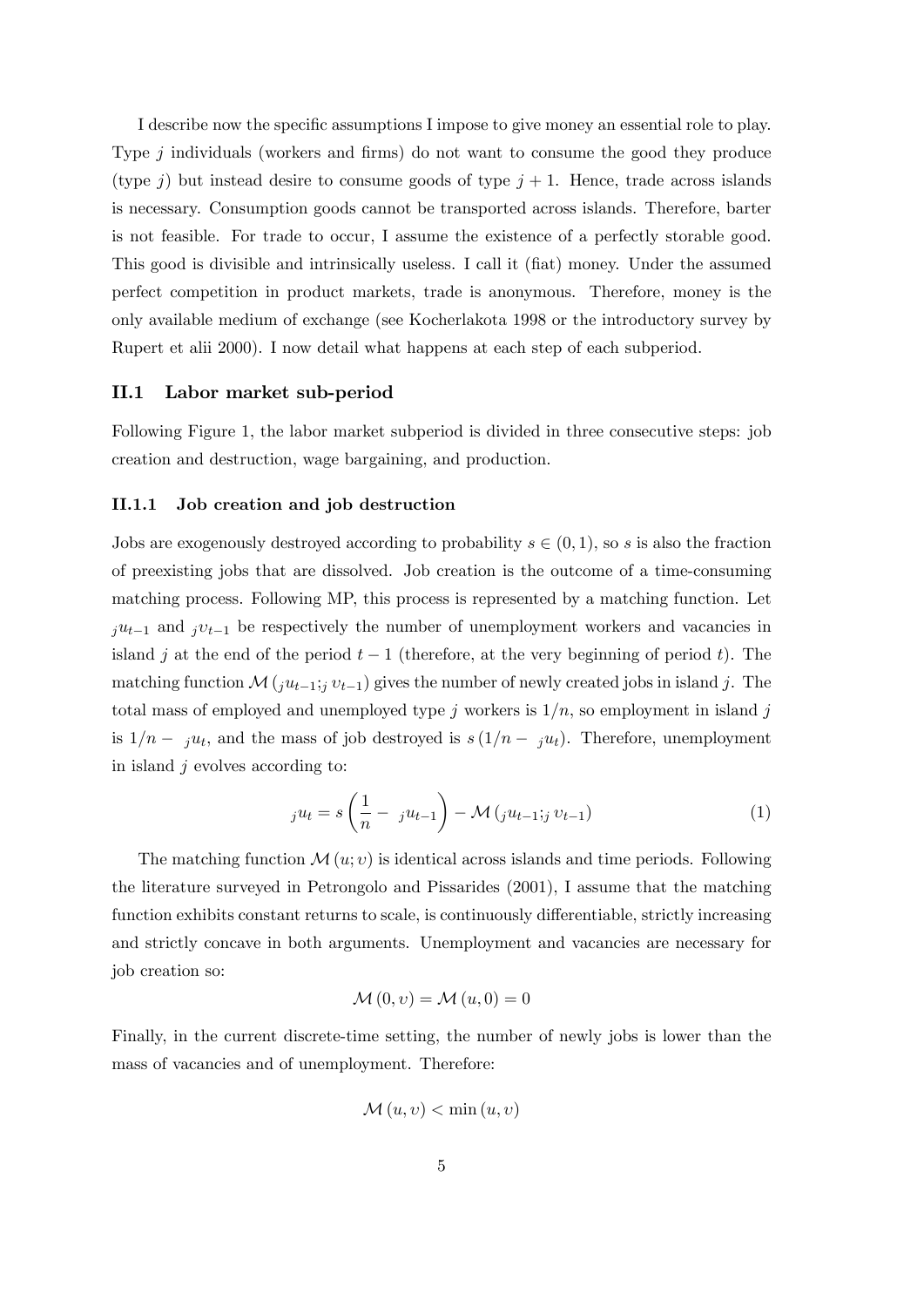Let  $j\theta_{t-1} = jv_{t-1}/ju_{t-1}$  be the tightness of the j<sup>th</sup> labor market at the end of period  $t-1$ . The job-filling probability for a vacancy to match with an unemployed worker is a function of tightness only:  $q(j\theta_t) = \mathcal{M}(j u_{t-1,j} v_{t-1})/j v_{t-1} = \mathcal{M}(1/j\theta_{t-1}, 1)$ . Symmetrically, the *job finding* probability of an unemployed worker is a function of tightness:  $\mathcal{M}(j u_{t-1},j v_{t-1})/j u_{t-1} = \mathcal{M}(1,j \theta_{t-1}) = j \theta_{t-1} q (j \theta_{t-1}).$  From the assumptions above, one has for any  $\theta \in (0, +\infty)$ :

$$
q(\theta) \in (0,1) \qquad \theta q(\theta) \in (0,1) \qquad q'(\theta) < 0 \qquad (\theta q(\theta))' > 0 \qquad (2)
$$

$$
\lim_{\theta \to 0} q(\theta) = q^{\max} \in (0,1] \qquad \lim_{\theta \to +\infty} q(\theta) = 0
$$

Finally, I denote  $\eta$  (.) the elasticity of the job filling probability in absolute terms. Therefore,  $\eta(\theta) \in (0, 1)$  and

$$
\eta(\theta) = -\frac{\theta \cdot q'(\theta)}{q(\theta)} = \frac{\mathcal{M}'_u(1,\theta)}{\theta q(\theta)} \qquad 1 - \eta(\theta) = \frac{\mathcal{M}'_v(1,\theta)}{q(\theta)} \tag{3}
$$

#### II.1.2 Wage bargaining

At each period, the worker and the Örm Nash bargain over the nominal wage. This wage is negotiated in the morning but will only be paid in the afternoon once the production will be sold. The assumption that workers are paid after the production is consistent with reality where salaries for a given month are paid at the end of the month.

The negotiated wage may a priori depend on the firm and on the worker's money holdings. To rule out such possibility, I assume that an individual's level of money holding is private information and cannot be credibly communicated. Hence, the wage is islandspecific and not match-specific. I denote  $iW_t$  the wage in island j. In the absence of money illusion, only the real wage matters. I denote  $jw_t = jW_t/j_{+1}p_t$  the real wage on the j<sup>th</sup> island where the deflator is the price  $j+1pt$  of the relevant consumption good. Since bargaining occurs at the plant level, the firm and the worker take the macroeconomic environment as given, and in particular the payroll tax rate  $\tau$  and the lump-sum transfer (denoted  $T_t$  in real terms) that is given to employed and unemployed workers.

#### II.1.3 Production

Once an agreement is reached, production takes place. Each filled job produces  $y > 0$ units of goods.

#### II.2 The product market

Following Figure 1, the product market subperiod is divided in three consecutive steps: trade, consumption, and monetary transfers.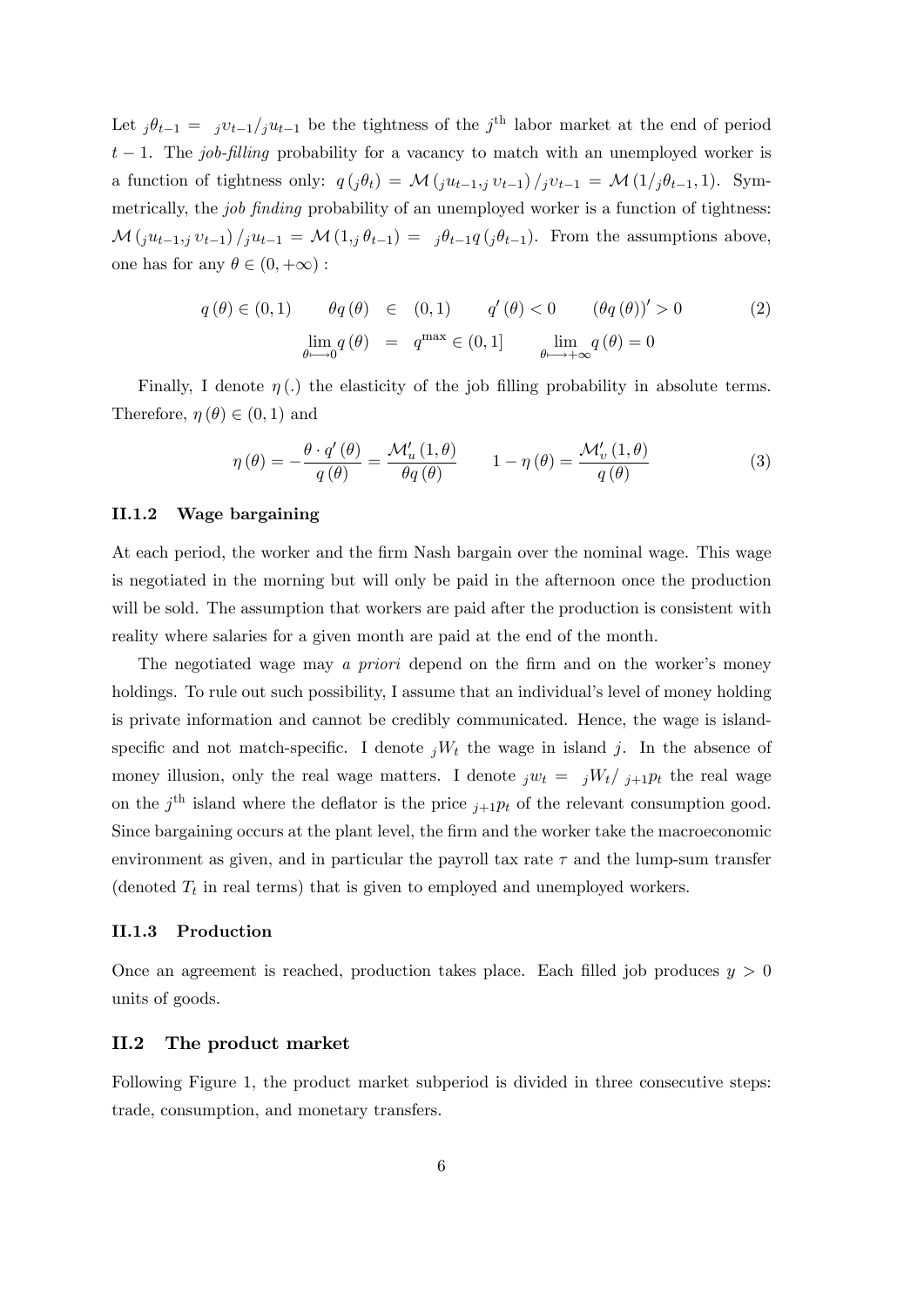#### II.2.1 Trade

There is a walrasian auctioneer in each island that sells the production of local firms. Type j workers and type j entrepreneurs move to island  $j + 1$ . They choose how to split the money they hold at the beginning of the current period  $m_t$  between consumption  $c_t$  of good  $j+1$  and money *hoarding*  $\widehat{m}_t$ . The  $j+1$ <sup>th</sup> auctioneer sets the price  $j+1p_t$  to clear the product market on the  $j + 1$ <sup>th</sup> island. Since employment in island  $j + 1$  is  $(1/n - j+1u_t)$ and each filled job produces  $y$  units of good at each period, the product market-clearing condition on island  $j + 1$  writes:

$$
j+1}p_t \cdot y\left(\frac{1}{n} - j+1}u_t\right) = jM_t - j\widehat{M}_t \tag{4}
$$

where  $jM_t$  is the total amount of money hold by type j individuals at the beginning of period t and  $jM_t$  is the total amount of money hoarded by the same individuals at the end of the trade subperiod before receiving monetary transfers.

#### II.2.2 Consumption

Once individuals have bought the amount of good they desire, they consume. A type j worker who consumes c units of type  $j+1$  good enjoys utility c. Furthermore, firms decide at this point of time how many vacancies  $v_t$  to open. Opening a vacancy implies a disutility cost<sup>2</sup>  $\gamma > 0$ . A type j entrepreneur who consumes c units of type j + 1 good and open v vacancies enjoys utility  $c - \gamma \cdot v$ .

#### II.2.3 Monetary transfers

Once type j individuals have consumed type  $j+1$  goods in island  $j+1$ , they get back to the  $j<sup>th</sup>$  island. The  $j<sup>th</sup>$  auctioneer then gives to firms their money receipts from sales. Firms then pay their employees. Employed workers in turn pay their tax to the government. The government creates or destroys money, so the aggregate money stock becomes  $M_{t+1}$ instead of  $M_t$ . Money creation (destruction) generates income (expenditures) for the government in terms of seigniorage. With these revenues, the government pays transfers to every workers and unemployment benefits to unemployed workers. Let  $T_t$  and z be respectively the real values of unconditional transfers and unemployment benefits.

Since islands are symmetric and of equal size, I henceforth drop index j. Let  $u_t$  be the total mass of unemployed workers, the government's budget constraint writes:

$$
(1 - ut) \cdot \tau \cdot W_t + M_{t+1} - M_t = p_t (T_t + u_t \cdot z)
$$
\n
$$
(5)
$$

<sup>&</sup>lt;sup>2</sup>In the neighborhood of the symmetric steady state, it is equivalent to express vacancy cost in terms of disutility or in terms of goods to buy.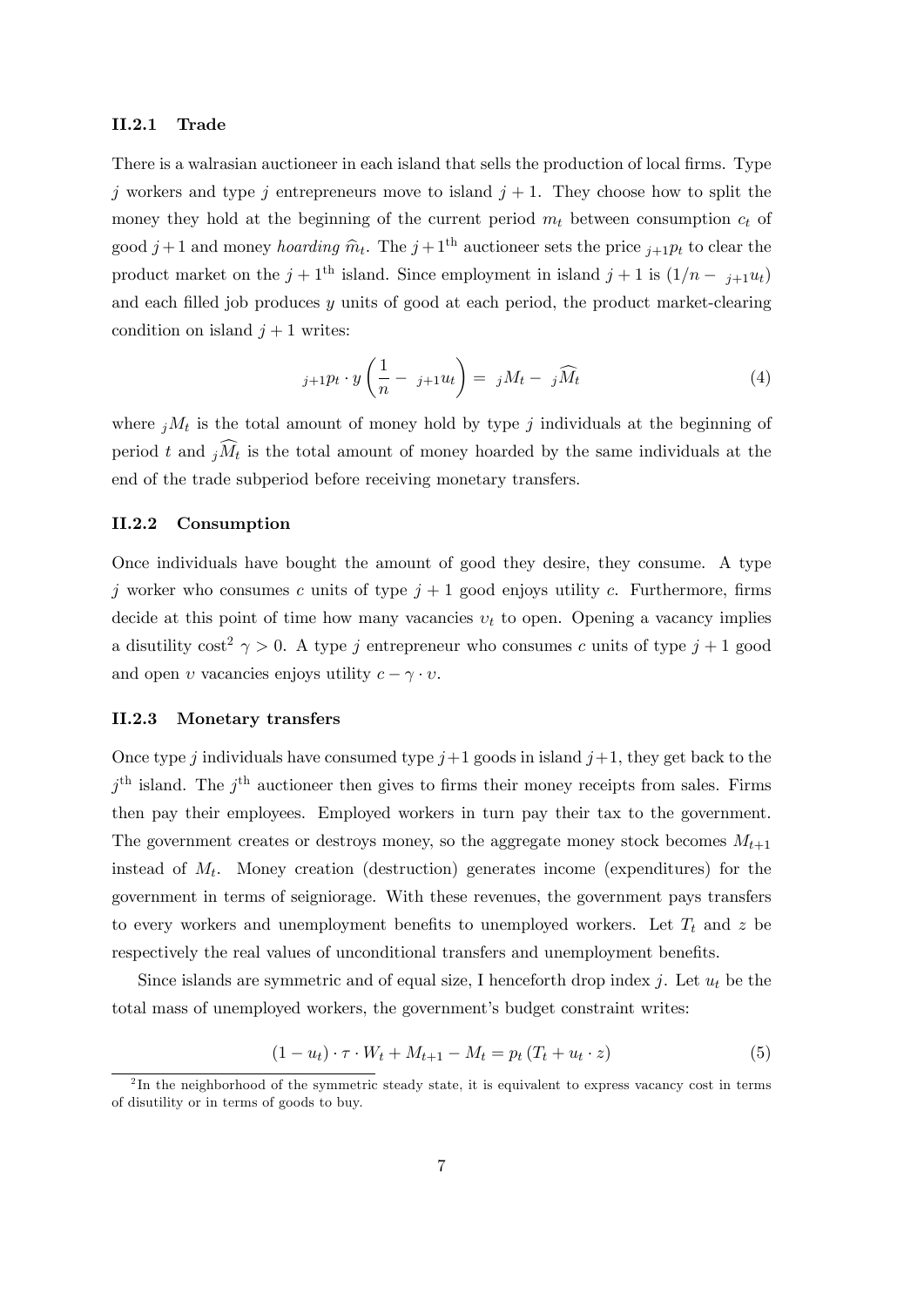I choose an inflation pegging specification of the monetary policy. Instead of defining the monetary policy through the inflation rate, it is equivalent and more convenient (as it will shortly appear) to characterize it through:

$$
i = (1+r)\frac{p_{t+1}}{p_t} - 1\tag{6}
$$

To interpret  $i$ , imagine there were a perfect bound market in this economy, the equilibrium real interest rate would then be equal to the discount rate  $r$  and the corresponding nominal interest rate would be i. Because preferences over consumption are linear, agents would be able to substitute current for future consumption perfectly, and any other level of the interest rate would not clear the bound market. In this retrospect, Equation (6) plays the role of a Fisher equation with a constant real interest rate.

The specific unemployment benefits z, the payroll tax rate  $\tau$  and i (equivalently the inflation rate) are the exogenous policy parameters. The money stock  $M_t$  and the lump sum  $T_t$  are endogenous variables that clears the budget constraint  $(5)$  and reach the target (6).

#### III Economic Behaviors

In this section, I derive workers' and firms' behavior. Finally, I derive the wage setting equation.

#### III.1 Workers

Let  $V_t^e(m_t)$  and  $V_t^u(m_t)$  be respectively the lifetime expected utility of an employed and of an unemployed worker. These values are functions of money holdings  $m_t$  at the beginning of period t. Workers decide how to split their money holdings  $m_t$  between consumption  $c_t$ and money hoarding  $\hat{m}_t$ , such that:

$$
p_t \cdot c_t + \widehat{m}_t = m_t \qquad \Leftrightarrow \qquad c_t = \frac{m_t - \widehat{m}_t}{p_t} \tag{7}
$$

Then, they receive some monetary transfers that come in addition to their money hoarding. Each employed workers receive wage  $W_t$ , transfers  $p_t \cdot T_t$  and pay taxes  $\tau \cdot W_t$ . Therefore, their future money holdings are  $m_{t+1} = \hat{m}_t + (1 - \tau) W_t + p_t \cdot T_t$ . Symmetrically, unemployed workers receive unemployment benefits and transfers, which amount to  $p_t(z + T_t)$ units of money. Therefore, they start the next period with  $m_{t+1} = \hat{m}_t + p_t (z + T_t)$ . Finally, employed (unemployed) workers loose their (find a) job according to probability s ( $\theta q(\theta)$ ). Using (7) to express consumption c as a function of money holdings m and money hoarding  $\hat{m}$ , value functions therefore solve the following Bellman equations<sup>3</sup> for

<sup>&</sup>lt;sup>3</sup>Index t only states that the time-varying macroeconomic environment belongs to the list of state variables. Apart from this dependence, value functions are time-invariant.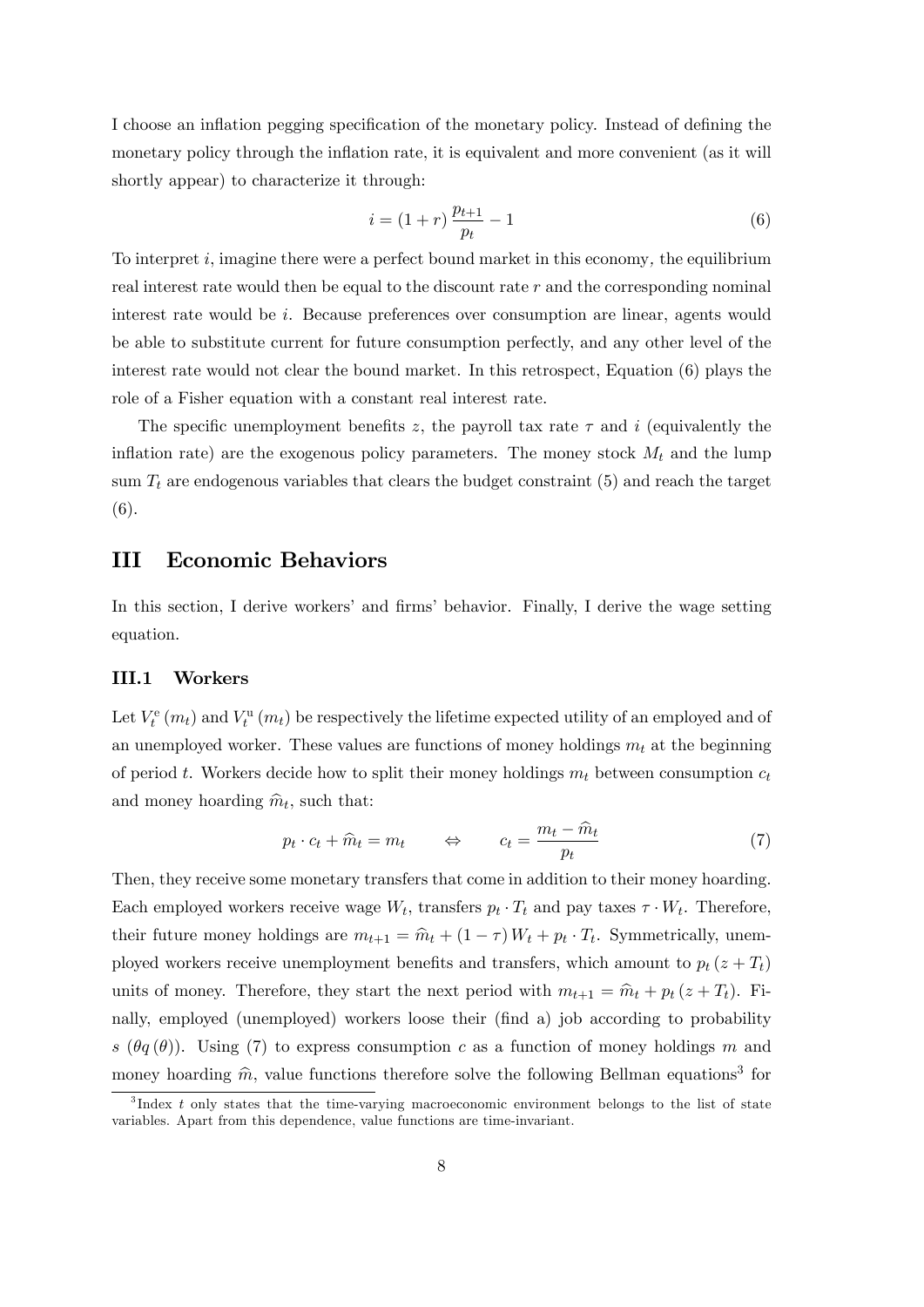any  $m_t \in \mathbb{R}^+$ :

$$
V_t^e(m_t) = \max_{\widehat{m}_t \ge 0} \frac{\frac{m_t - \widehat{m}_t}{p} + (1 - s) V_{t+1}^e(m_{t+1}) + s \cdot V_{t+1}^u(m_{t+1})}{1 + r}
$$
\nwhere :  $m_{t+1} = \widehat{m}_t + (1 - \tau) W_t + p_t \cdot T_t$  (8)

and

$$
V_t^{\text{u}}(m_t) = \max_{\hat{m}_t \ge 0} \frac{\frac{m_t - \hat{m}_t}{p} + (1 - \theta_t q(\theta_t)) V_{t+1}^{\text{u}}(m_{t+1}) + \theta_t q(\theta_t) \cdot V_{t+1}^{\text{e}}(m_{t+1})}{1 + r}
$$
 (9)  
where :  $m_{t+1} = \hat{m}_t + p_t (z + T_t)$ 

Applying the envelope theorem to (8) and (9), one gets for any  $m_t \geq 0$ :

$$
\frac{\partial V_t^{\text{e}}\left(m_t\right)}{\partial m_t} = \frac{\partial V_t^{\text{u}}\left(m_t\right)}{\partial m_t} = \frac{1}{1+r} \cdot \frac{1}{p_t}
$$

so value functions are linear in money holdings:

$$
V_t^{\rm e}(m) \equiv V_t^{\rm e} + \frac{1}{1+r} \cdot \frac{m_t}{p_t} \qquad V_t^{\rm u}(m) \equiv V_t^{\rm u} + \frac{1}{1+r} \cdot \frac{m_t}{p_t} \tag{10}
$$

where  $V^j = V^j(0)$  for j=e,u. The first-order conditions of (8) and (9) with respect to money hoarding  $\hat{m}$  are:

$$
0 \ge -\frac{1}{p_t} + \frac{1}{(1+r)p_{t+1}} = -\frac{1}{p_t} \cdot \frac{i}{1+i} \quad \text{with} = \text{ if } \hat{m} > 0 \tag{11}
$$

The last equality is derived from (6). Whenever  $i > 0$ , which I henceforth assume, programs (8) and (9) admits a corner solution<sup>4</sup> with  $\hat{m} = 0$ .

The interpretation for this result is the following. Consider a decrease of  $p_{t+1}$   $(1 + r)$ units of money hoarding  $\hat{m}$  and a corresponding increase in current consumption c. The former induces a decrease of  $1+r$  units of consumption good for the following period. The corresponding discounted utility loss is unitary. Moreover, current consumption increases by  $\frac{p_{t+1}}{p_t}(1+r) = 1+i$  units. Therefore, i measures the net opportunity cost of carrying a unit of money across time. I henceforth refer to  $i$  as the *cost of money holdings*.

At the so-called *Friedman rule*, prices evolve at a rate given by  $p_{t+1}/p_t = 1/(1 + r) < 1$ , which corresponds to a negative inflation (deflation) rate. Under such a rule, money holdings have no cost  $(i = 0)$ , and consumers are indifferent between consumption and money hoarding. If the inflation rate is higher than the Friedman rule, one gets  $p_{t+1}/p_t >$  $1/(1 + r)$  and therefore  $i > 0$ . In such case, individual wish to substitute current for

<sup>&</sup>lt;sup>4</sup>Programs (8) and (9) should also include a non-negativity constraint on consumption c. Given (7), this equation writes  $\hat{m} \leq m$ . I have solved these programs assuming that the non-negativity constraint on consumption is slack. Since the solution is  $0 = \hat{m} < m$ , one has  $c > 0$ , so one can omit constraint  $c \ge 0$  in the reasoning.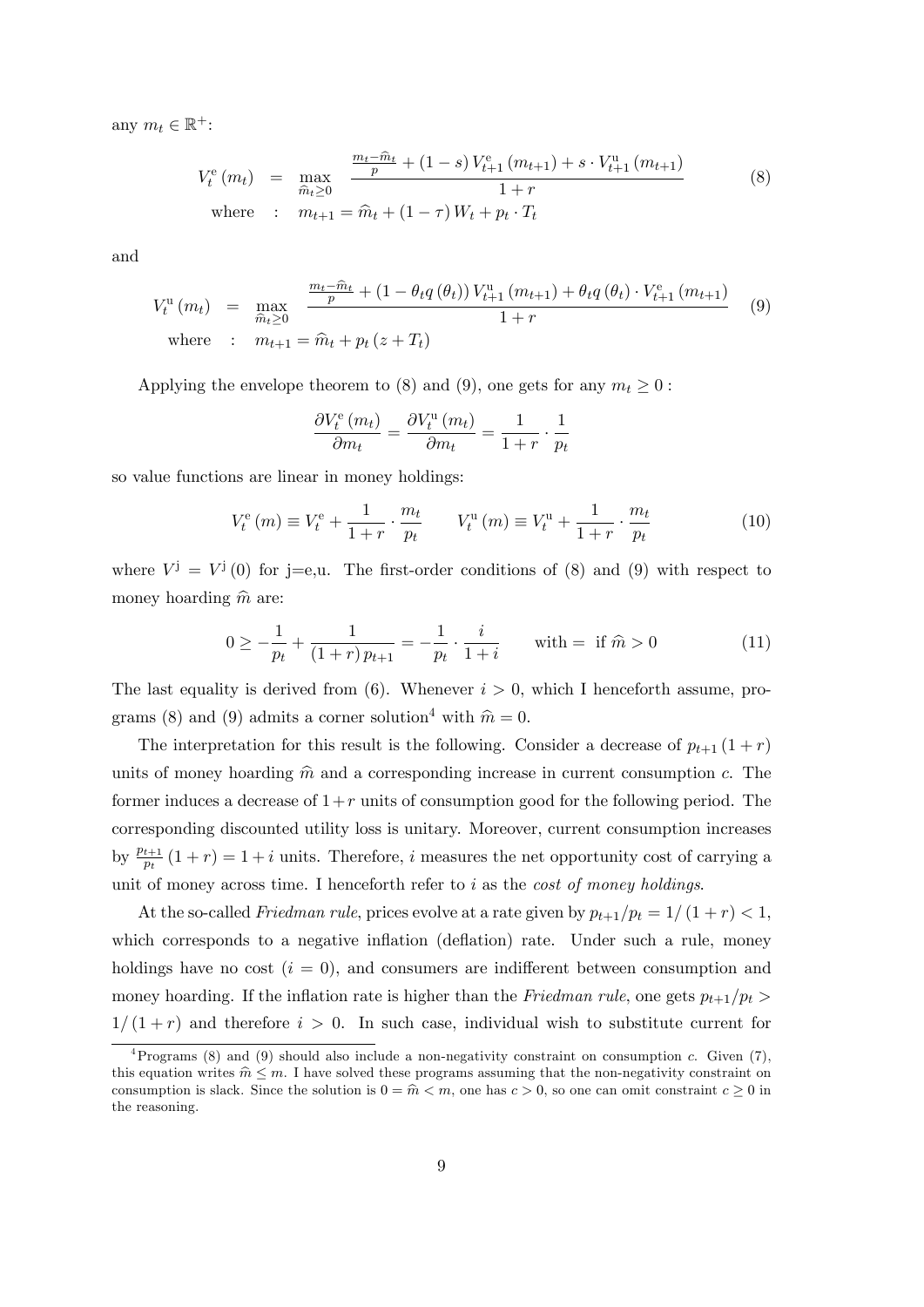future consumption. So, workers minimize their money holdings, and  $\hat{m}_t = 0$ . With this behavior in mind, and using the linearity of the value functions, we get from (8) and (9):

$$
(1+r)V_t^e = \frac{w_t(1-\tau) + T_t}{1+i} + (1-s)V_{t+1}^e + s \cdot V_{t+1}^u \tag{12}
$$

$$
(1+r)V_t^{\mathrm{u}} = \frac{z+T_t}{1+i} + (1 - \theta_t q(\theta_t)) V_{t+1}^{\mathrm{u}} + \theta_t q(\theta_t) \cdot V_{t+1}^{\mathrm{e}}
$$
(13)

These equations in the present discrete-time setting correspond to usual asset equations for employed and unemployed workers in the continuous-time version of MP (see. e.g. equations 1.38 and 1.37 in Pissarides 2000) except for the presence of the *inflation tax*  $1/(1 + i)$  factor<sup>5</sup>. Receiving 1 additional unit of money at the end of the afternoon does not permit to consume  $1/p_t$  additional unit of goods at the current period, but only  $1/p_{t+1}$ units of goods next period. Because of discounting, the latter is valued  $1 + i$  times less than the former.

#### III.2 Firms

As workers, entrepreneurs face the consumption/money hoarding trade off. At the end of the afternoon, an entrepreneur who has  $\ell_t$  employed workers receives  $p_t \cdot y_t \cdot \ell_t$  units of money that corresponds to her sales and pays  $W_t = p_t \cdot w_t$  units of money to each of her  $\ell_t$  employees. Hence, her value function depends on her money holding  $m_t$  and on her number  $\ell_t$  of employees. At each period a fraction s of these jobs are dissolved. Each additional vacancy increases future employment by one unit with probability  $q(\theta)$  but induces a disutility cost  $\gamma$ . Assuming that  $v_t$  and  $\ell_t$  are "large" enough, flows of newly created jobs and of destroyed jobs are deterministic<sup>6</sup> and respectively equal to  $q(\theta) \cdot v_t$ and  $s \cdot \ell_t$ . Therefore, future employment is a deterministic variable and the firm's value function solves:

$$
V_t^f(m_t, \ell_t) = \max_{\hat{m}_t \ge 0, v_t \ge 0} \frac{\frac{m_t - \hat{m}_t}{p_t} - \gamma \cdot v_t + V_{t+1}^f(m_{t+1}, \ell_{t+1})}{1 + r}
$$
  
where :  $m_{t+1} = \hat{m}_t + p_t \cdot \ell_t (y_t - w_t)$   

$$
\ell_{t+1} = (1 - s) \ell_t + q(\theta_t) \cdot v_t
$$
 (14)

As for workers' programs  $(8)$  and  $(9)$ , the envelope condition over money holdings

$$
\frac{\partial V_t^{\text{f}}}{\partial m_t} = \frac{1}{p_t} \cdot \frac{1}{1+r}
$$

$$
r \cdot V_t^{\text{e}} = \frac{w_t (1 - \tau) + T_t^0}{1 + i} + s (V_{t+1}^{\text{u}} - V_{t+1}^{\text{e}}) + (V_{t+1}^{\text{e}} - V_t^{\text{e}})
$$

The correspondence directly follows the approximation  $(V_{t+1}^e - V_t^e) \simeq V_t^e$ 

 ${}^{5}$ To see this, rewrite (12) as

 $6$ Therefore, the present model is an extension of what Pissarides (2000) call the "large firms" setting. In the case where either  $\ell_t$  or  $v_t$  is too low to apply the law of large number, the program includes uncertainty for a risk-neutral agent. Hence, results are unchanged.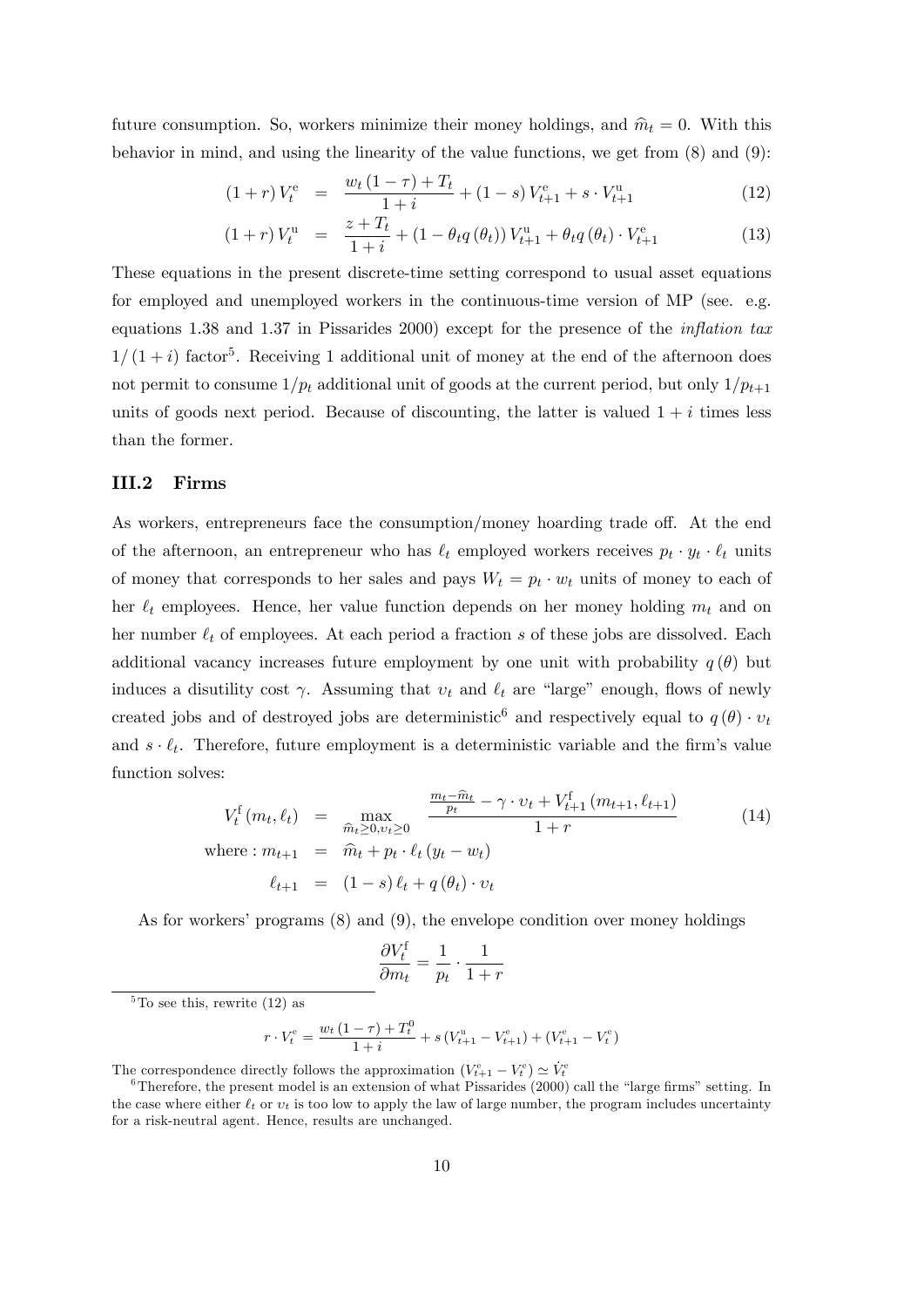implies that value function is linear in  $m_t$ . The first-order condition on money hoarding is again given by (11) and implies  $\hat{m}_t = 0$ , whenever  $i > 0$ . The envelope condition over  $\ell_t$  shows that the marginal value of filled job  $\partial V_t^f / \partial \ell_t$  is independent of money holdings  $m_t$  and of employment  $\ell_t$ . Let then  $J_t = \partial V_t^{\{f\}} \partial L_t$  be this marginal value. The envelope condition over  $L_t$  gives:

$$
(1+r) J_t = \frac{p_t (y-w_t)}{p_{t+1} (1+r)} + (1-s) J_{t+1} = \frac{y-w_t}{1+i} + (1-s) J_{t+1}
$$
(15)

As for workers, equation  $(15)$  is a usual asset equation for a filled job augmented by the *inflation tax* factor  $1/(1 + i)$ . The firm's value function is given by:

$$
V_t^{\text{f}}(m,\ell) = \ell \cdot J_t + \frac{1}{1+r} \cdot \frac{m}{p_t} \tag{16}
$$

Finally, the first-order condition over vacancies  $v$  expresses that firms open vacancies if and only if:

$$
\gamma = q\left(\theta_t\right) \cdot J_{t+1} \tag{17}
$$

Firms open vacancies as long as the expected gain of recruiting a worker is higher than the disutility of an additional vacancy  $\gamma$ . The former equals the value of filled job next period  $J_{t+1}$  times the job filling probability  $q(\theta_t)$  that a current vacancy finds an unemployed worker to hire at the beginning of the next period. For a given current number of unemployed workers  $u_t$ , the current mass of vacancies  $v_t$  adjusts so that the current tightness in the labor market  $\theta_t = v_t/u_t$  satisfies this free-entry condition. If there were too many (few) vacancies  $v_t$ , tightness  $\theta_t$  would be too high (low), the job-filling probability  $q(\theta_t)$ would be too low (high), which would induce firms to close (to open new) vacancies instantaneously. Tightness would therefore instantaneously decreases (increases) until (17) is satisfied.

#### III.3 Wage Bargaining

Each worker Nash bargain with its employer over the current wage, taking as given the macroeconomic environment. For the worker (the firm), a successful negotiation generates a surplus equal to  $V_t^e - V_t^u$  (*J<sub>t</sub>*). Notice from (10) and (16) that these surplus are independent of money holdings m. Let  $\beta \in (0,1)$  denote the workers' bargaining power. The negotiated wage solves the following generalized Nash product<sup>7</sup>:

$$
\max_{w_t} \quad \beta \log \left( V_t^e - V_t^u \right) + (1 - \beta) \log J_t \tag{18}
$$

taking  $V_t^u$  as given. Using (12) and (15), the first-order condition gives (see Appendix A):

$$
\beta (1 - \tau) J_t = (1 - \beta) (V_t^{\text{e}} - V_t^{\text{u}})
$$
\n(19)

<sup>&</sup>lt;sup>7</sup>Since each individual negotiation does not influence price on the product market, it is equivalent to bargain over nominal wage  $W_t$  or over real wage  $w_t = W_t/p_t$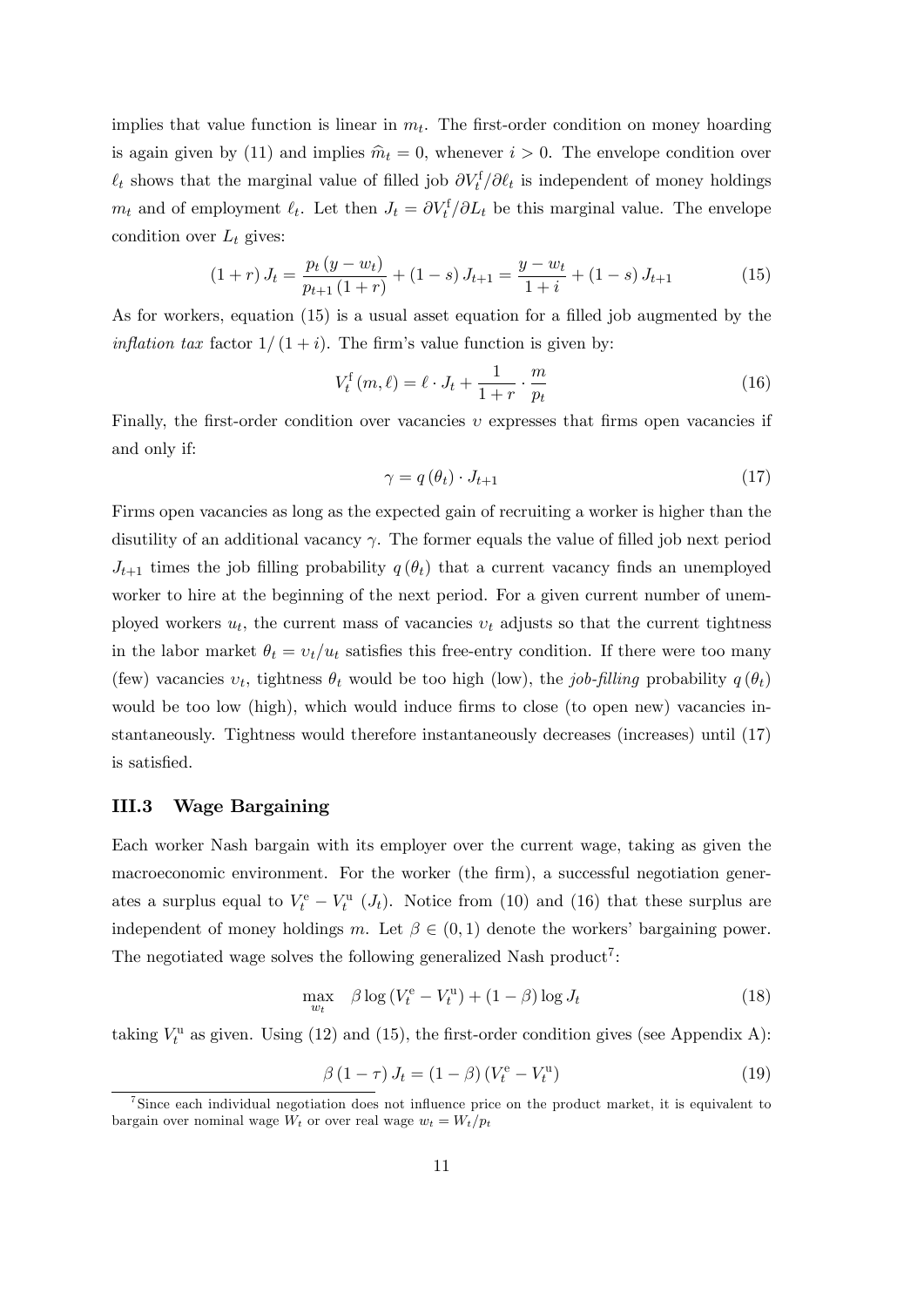In the absence of labor taxation (i.e. if  $\tau = 0$ ), this condition stipulates that the worker (the firm) extracts a fraction  $\beta$  (1 –  $\beta$ ) of the total surplus generated by a match  $V_t^e - V_t^u + J_t$ . When the payroll tax rate is positive  $\tau > 0$ , a unit increase in the negotiated wage only yields a rise of  $1 - \tau$  units of wage for the worker, while the cost for the firm remains unitary. Because of this wedge, workers moderate their wage claims and therefore extract a lower share of the total surplus. This effect is very usual in wage bargaining models (see. e.g. Lockwood and Manning 1993, Pissarides 2000, or Cahuc and Zylberberg 2004). Conversely, the inflation tax does not affect the sharing rule. This is because the firm's and the workers' income are identically affected by the inflation tax. From the sharing rule  $(19)$ , one can derive the wage equations from  $(12)$ ,  $(13)$ ,  $(15)$  and  $(17)$ (see again Appendix  $A)$ :

$$
w_t = \beta \left( y + (1+i)\gamma \cdot \theta_t \right) + (1-\beta) \frac{z}{1-\tau}
$$
\n<sup>(20)</sup>

Wage positively depends on the utility firms derived from production  $y/(1 + i)$ , on the utility unemployed workers derived from being unemployed  $z/(1 + i)$ , and on the capital gain an unemployed worker expects from finding a job  $\theta_t q(\theta_t) (V_{t+1}^e - V_{t+1}^u)$  (which is equal to  $\gamma(\beta/(1-\beta))\theta_t$ , given 17) and (19). The two former terms are obtained in forms of additional money at the end of the day. They are therefore reduced when ináation increases. Conversely, the latter term is proportional to the cost of posting a vacancy  $\gamma$ which is not expressed in terms of money and remains therefore unaffected by inflation. These are the reasons why a rise in inflation (thereby in the cost of money holdings  $i$ ) decreases the utility obtained from wage payment  $w_t/(1 + i)$ , but increases  $w_t$ . Finally, as usual in MP, the negotiated wage is an increasing function of productivity  $y$ , bargaining power  $\beta$ , payroll tax rate  $\tau$ , unemployment benefit z, vacancy cost  $\gamma$  and tightness in the labor market  $\theta_t$ .

#### IV Equilibrium

In this section, I characterize the equilibrium. The exogenous variables are the policy parameters, namely the marginal tax rate  $\tau$ , the (specific) unemployment benefits z and the cost of money holding i. All remaining variables are endogenous. Moreover, the unemployment rate  $u_t$  and the money supply  $M_t$  are the only predetermined variables.

**Definition 1** Given policy parameters i,  $z$ ,  $\tau$ , and initial values of unemployment  $u_0$  and of money supply  $M_0$ , an equilibrium is a sequence  $\{J_t, V_t^e, V_t^u, \theta_t, w_t, u_t, M_t, p_t, T_t\}_{t \in \mathbb{N}}$  that satisfies:

- i) The asset equations (12), (13), (15),
- ii) The free-entry condition (17)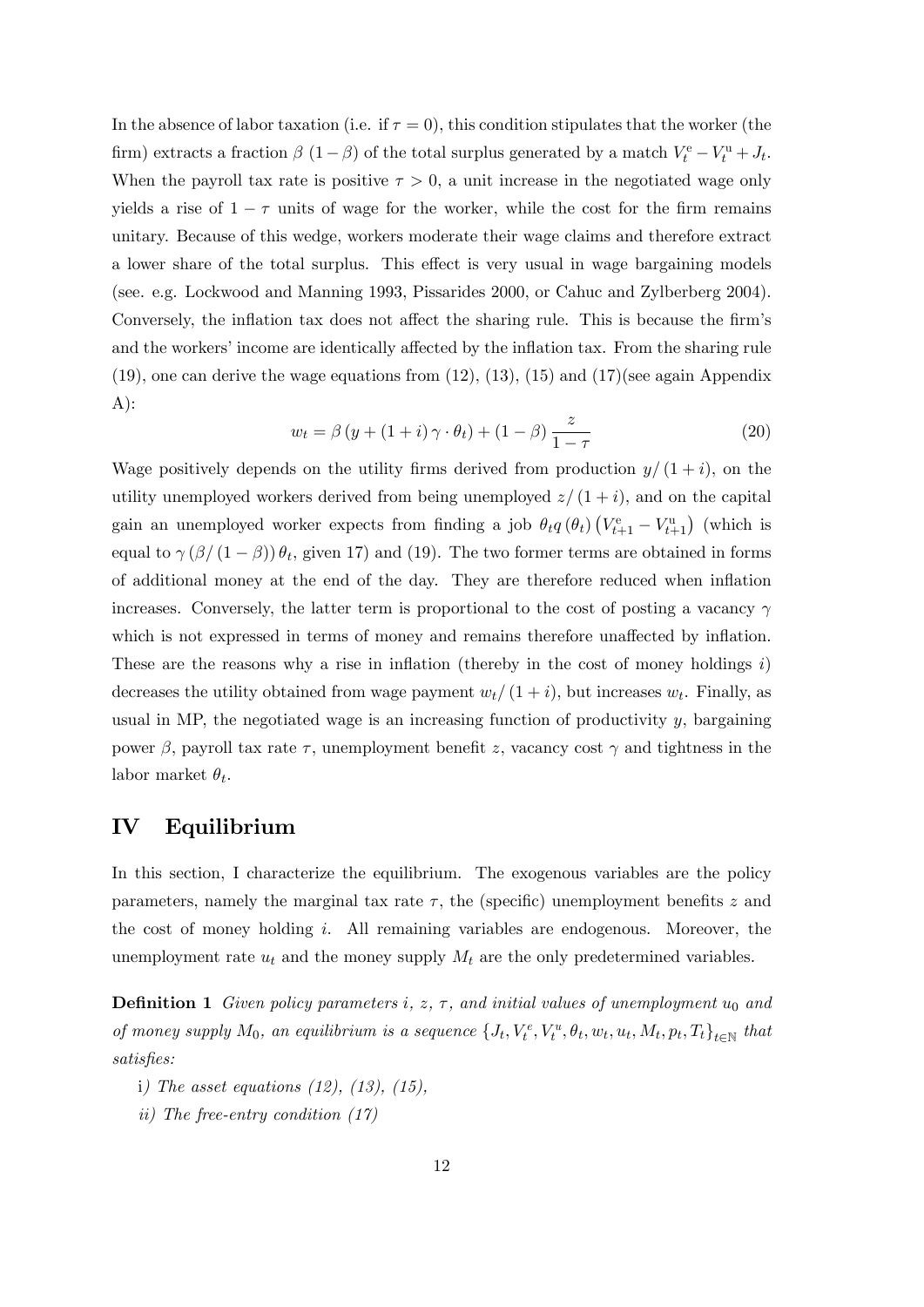iii) The wage bargaining equation (20)

iv) The motion of unemployment (1)

v) The product market clearing conditions  $(4)$  together with the result that for any individual  $\hat{m} = 0$ .

vi) The government's budget constraint  $(5)$ .

vii) The unemployed workers receives a non-negative transfer  $z + T_t \geq 0$ .

I first rewrite the Bellman equation for the value of marginal job (15) in terms of tightness  $\theta_t$  thanks to the free-entry condition (17). Using (20) to eliminate the wage  $w_t$ gives:

$$
(1+r)\frac{\gamma}{q(\theta_{t-1})} = \frac{1-\beta}{1+i} \cdot \left(y - \frac{z}{1-\tau}\right) - \beta \cdot \gamma \cdot \theta_t + (1-s)\frac{\gamma}{q(\theta_t)}
$$
(21)

As discussed in Blanchard and Fisher (1989, chapter 5), this kind of non-linear and forward-looking difference equation can lead to complex dynamics, including sunspots, bursting bubbles and cycles. Since the focus of this paper is on the long-run effect of monetary policy, I only consider stationary equilibria where tightness is constant over time  $(\forall t, \theta_t = \overline{\theta})$ . A stationary equilibrium value  $\overline{\theta}$  solves:

$$
\mathcal{F}\left(\overline{\theta},\beta\right) = \frac{1}{1+i} \cdot \left(y - \frac{z}{1-\tau}\right) \qquad \text{where} \qquad \mathcal{F}\left(\theta,\beta\right) \equiv \left(\frac{r+s}{q\left(\theta\right)} + \beta \cdot \theta\right) \frac{\gamma}{1-\beta} \tag{22}
$$

From (2), function  $\mathcal{F}(.,\beta)$  increases in  $\theta$  from  $(r+s)\gamma/(q^{\max}(1-\beta))$  to  $+\infty$ . Therefore, if a stationary equilibrium tightness exists, it is unique. Moreover, a stationary tightness  $\overline{\theta}$  exists only if:

$$
\frac{1}{1+i} \cdot \left( y - \frac{z}{1-\tau} \right) > \frac{r+s}{1-\beta} \cdot \frac{\gamma}{q^{\max}} \tag{23}
$$

A job should generate a joint surplus that is large enough at each period for firms to post vacancies. This condition is more likely to be satisfied if the productivity  $y$  is sufficiently high and if the marginal taxation on labor  $\tau$ , the specific unemployment benefits z or the cost of money holdings i are sufficiently low. When condition  $(23)$  is not satisfied, creating a job is too costly and  $\bar{\theta} = 0$ . Otherwise, the unique equilibrium tightness  $\bar{\theta}$  determines values  $V^e$ ,  $V^u$  J and wages w, according to (12), (13), (15) and (20). Aggregation of (1) over islands together with  $\theta q (\theta) = \mathcal{M}(u, v) / u$  gives:

$$
u_t = s(1 - u_{t-1}) + \theta q(\theta) u_{t-1}
$$
\n(24)

For a given initial unemployment rate  $u_0$ , (24) determines recursively a unique sequence of unemployment rate  ${u_t}_{t\in\mathbb{N}}$ . This sequence converges to  $\overline{u}$  given by:

$$
\overline{u} = \frac{s}{s + \overline{\theta}q\left(\overline{\theta}\right)}\tag{25}
$$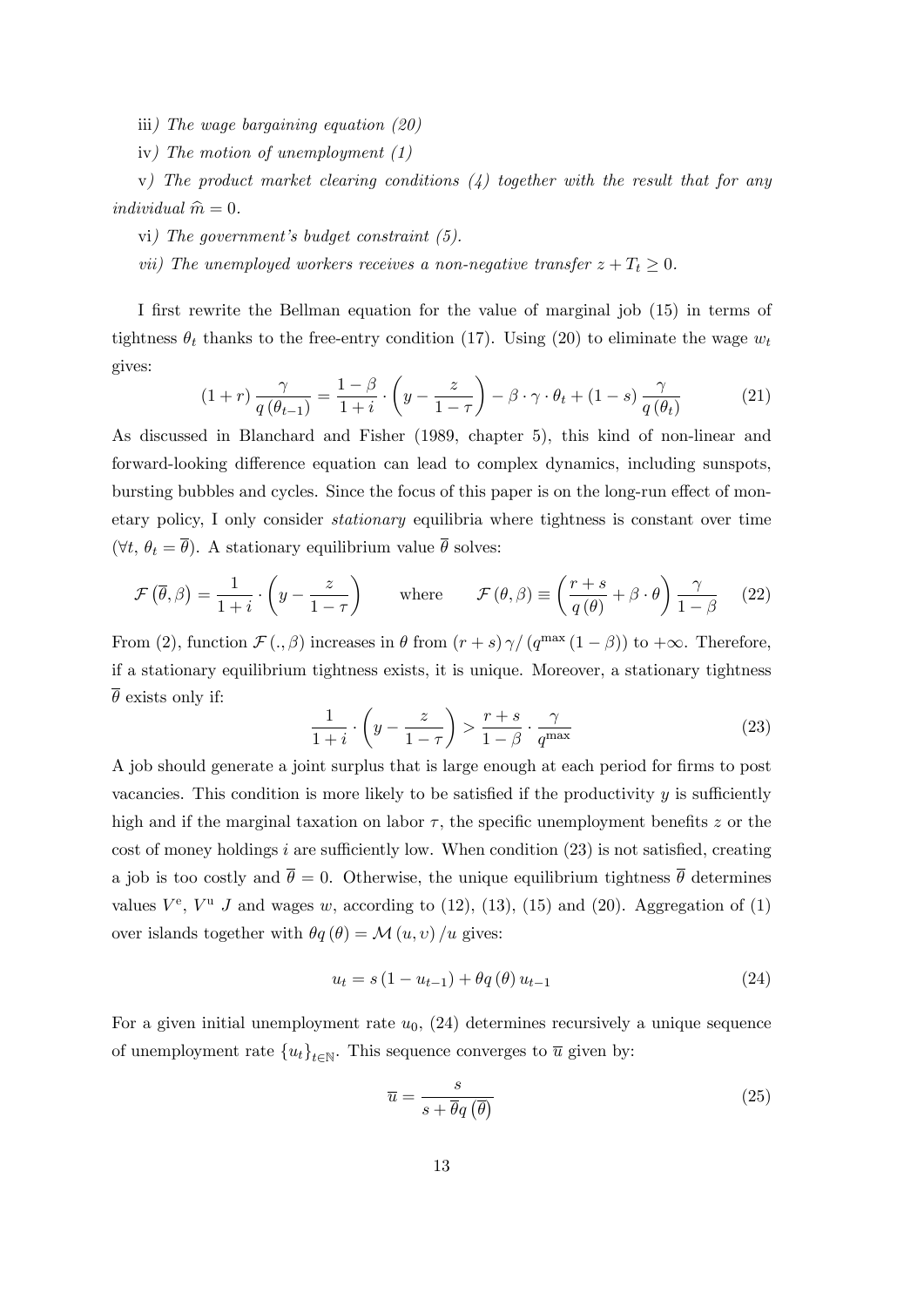Any policy that raises tightness  $\bar{\theta}$  speeds up unemployed workers' entries into employment, thereby decreasing the steady-state unemployment rate  $\bar{u}$ . Since individuals have no incentive to hoard money,  $\hat{m} = 0$ , aggregation of (4) across islands gives the equation of the quantity theory of Money:

$$
\frac{M_t}{p_t} = (1 - u_t) y \tag{26}
$$

Money growth is adjusted to peg an inflation rate, or equivalently given equation  $(6)$ , to peg a cost of money holdings i. This induces the following policy rule for the money supply:

$$
M_t = M_{t-1} \cdot \frac{1+i}{1+r} \cdot \frac{1-u_t}{1-u_{t-1}}
$$
\n(27)

For a given initial level of Money supply  $M_0$ , (27) determines recursively a unique sequence of money supply  $\{M_t\}_{t\in\mathbb{N}}$ . In the long run, Money supply grows at the rate of inflation. Finally, at each period t the unconditional transfer  $T_t$  clears the government's budget constraint (5). An equilibrium exists only if at each period, the total transfers  $z + T_t$ received by unemployed workers is non-negative.

From above, there exists at most a single stationary equilibrium. I can now derive the comparative statics. As in MP, the steady-state unemployment rate is a decreasing function of productivity y, but an increasing function of the bargaining power  $\beta$ , the payroll tax rate  $\tau$ , the unemployment benefit z or the vacancy cost  $\gamma$ . The original property concerns the long-run effect of monetary policy.

#### **Proposition 1 (Long-run Phillips curve)** Higher inflation increases unemployment in the long-run

**Proof.** Given (6), a higher inflation rate  $(p_{t+1}/p_t)-1$  raises the cost of money holdings *i*. From (22) and  $\mathcal{F}'_{\theta} > 0$ , an increase in *i* decreases the steady-state value of tightness  $\theta$ . Finally, from (25), the steady state value of unemployment  $\overline{u}$  is increased.

The intuition for this result is the following. The returns of a successful match is through additional money holdings. This is true both for the firm through additional sales, and for employees through wages. These additional money holdings cannot be spent instantaneously at price  $p_t$ , but only at price  $p_{t+1}$  the following period. Given discounting, the latter is valued  $1+i$  times less than the former. An increase in the inflation rate induces that monetary returns from economic activities are less valued. Conversely, the cost of posting vacancies remains unchanged. Firms thus create less vacancies, thereby reducing tightness on the labor market  $\bar{\theta}$ . Therefore, unemployment converge in the long-run to a higher steady-state level  $\overline{u}$ .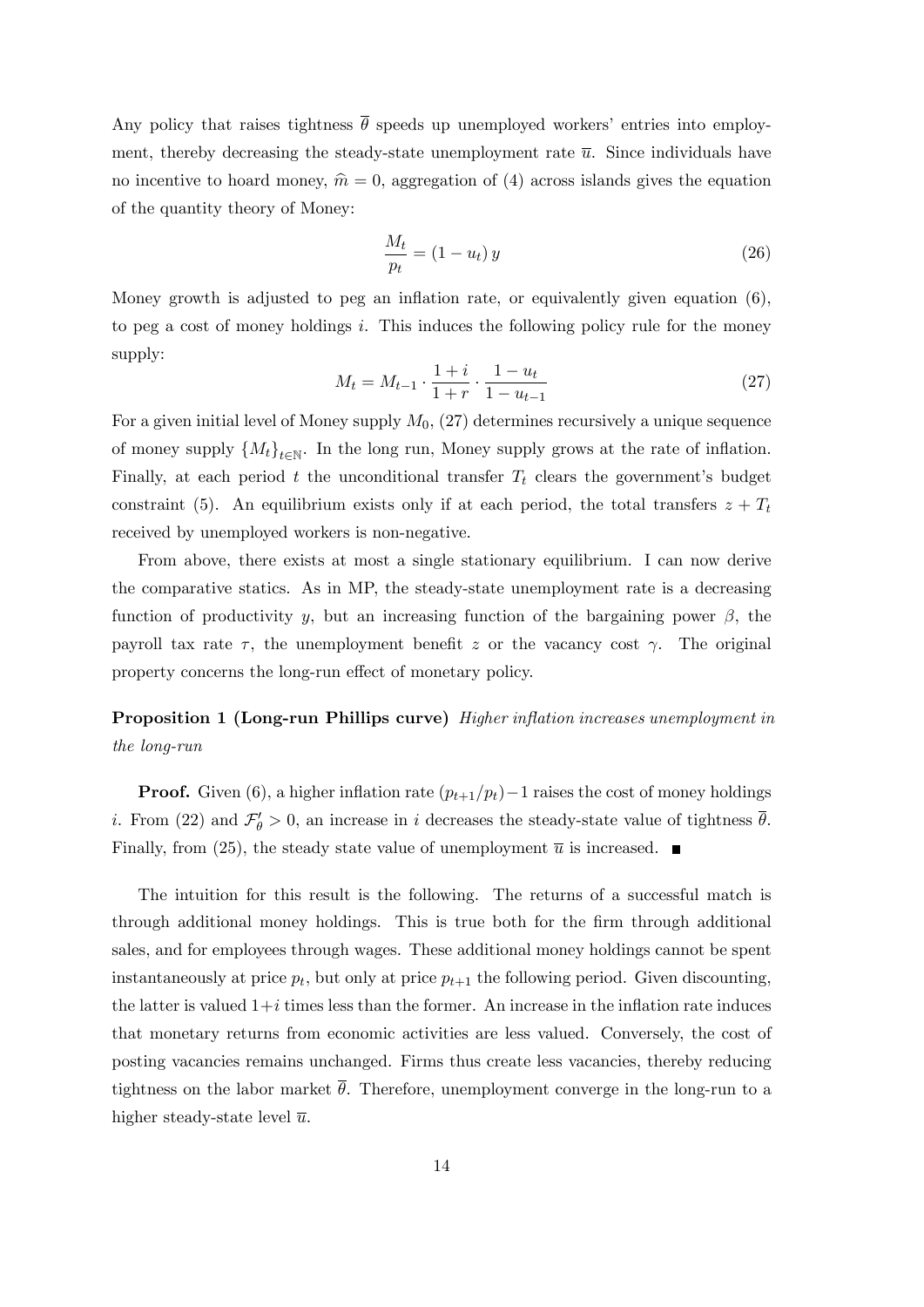Monetary policy influences unemployment in this model through an *inflation tax* mechanism. It is therefore fruitful to compare the effects of inflation and the effects of a payroll tax  $\tau$ . A larger payroll tax  $\tau$  reduces the total surplus, as does a larger inflation rate. This surplus size effect tends to reduce the value of a filled job  $J$ , inducing firms to post fewer vacancies. Additionally, a higher payroll tax reduces the worker's share of this surplus (see equation 19), which is not the case with the *inflation tax*. This wage moderating effect attenuates the reduction of tightness. In particular, if  $z = 0$ , the *wage moderating* effect completely offsets the *surplus size effect*, and tightness is independent of payroll tax rate<sup>8</sup>.

In real worlds, lump-sum transfer does not exist. However, the combination of a linear payroll tax  $\tau$ , an unemployment benefit z and a lump sum transfer  $T_t$ , is equivalent to a non-linear tax on labor  $\mathcal{T}(w) = \tau \cdot w - T_t$  and a global unemployment benefits  $z + T_t$ . In this retrospect, one can interpret a positive  $T_t$  as the indication that the overall tax schedule  $\mathcal{T}$  (.) is progressive. To investigate the effect of a more progressive tax schedule on equilibrium, consider the following policy departure from an equilibrium with a positive  $z > 0$ . Consider then a change in policy such that global unemployment benefits  $z + T_t$ and monetary policy i are keep unchanged, specific unemployment benefits are nil  $z = 0$ , and the marginal tax rate  $\tau$  is increased. According to (5) and (22), when  $z = 0, \tau$  can be as high as necessary to obtained the same global unemployment benefits  $z + T_t$  as before. This policy change induces a rise in equilibrium tightness (according to (22) since now  $z = 0$ , a decrease of unemployment in the long-run, and a rise in both  $\tau$  and  $T_t$ . Hence, from any equilibrium, there exists a more progressive tax schedule that leave the same level of global unemployment benefits but with a lower unemployment rate in the long-run. This result is well known since Lockwood Manning (1993) (see also Pissarides 2000 or Cahuc and Zylberberg 2004). In the next section, I will also investigate how the monetary policy should respond to such policy change.

#### V Social Optimum and Optimal policies

In this section, I investigate what is the optimal monetary policy  $i^*$ . For this purpose, I use a Utilitarian criterion. Aggregating  $(10)$  and  $(16)$  across all workers and firms, the social criterion  $\Omega$  is defined as:

$$
\Omega_t = (1 - u_t) (V_t^e + J_t) + u_t \cdot V_t^u + \frac{1}{1 + r} \cdot \frac{M_t}{p_t}
$$

In Appendix C is shown that:

$$
(1+r)\,\Omega_t = (1-u_t)\,y - \gamma \cdot v_t + \Omega_{t+1} \tag{28}
$$

<sup>&</sup>lt;sup>8</sup>The same result occurs when the level of unemployment benefits is positive but proportional to the wage level (see. Pissarides 2000).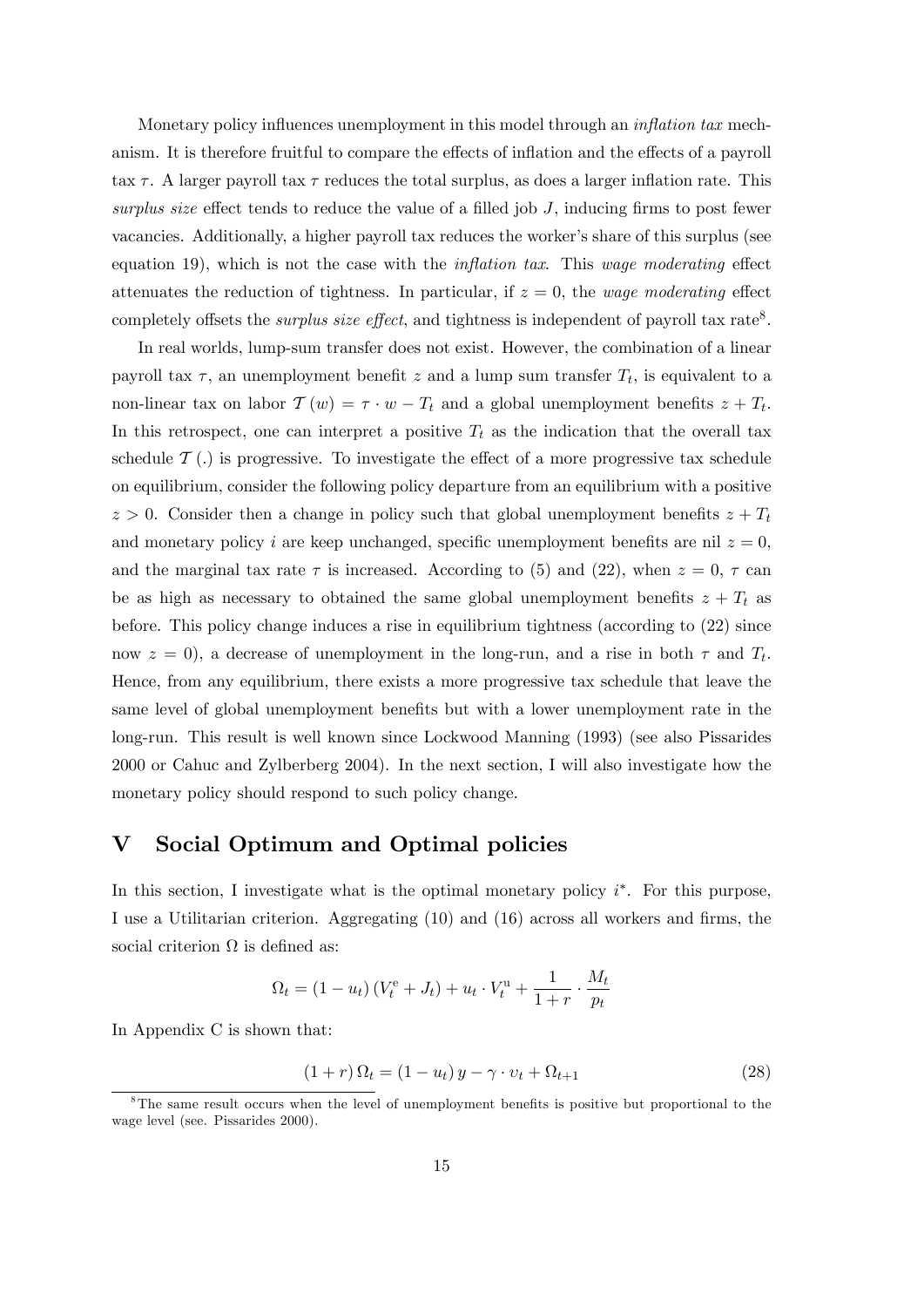Let  $L_t = 1 - u_t$  be the aggregate employment level whose dynamics is easily obtained from (24). The optimal allocation is therefore the solution of:

$$
\Omega\left(L_{t}\right) = \max_{v_{t}} \quad \frac{L_{t} \cdot y - v_{t} \cdot \gamma + \Omega\left(L_{t+1}\right)}{1+r} \qquad s.t: L_{t+1} = (1-s) L_{t} + \mathcal{M}\left(1-L_{t}, v_{t}\right) \tag{29}
$$

Appendix D shows that the optimal tightness  $\theta^*$  solves:

$$
\mathcal{F}\left(\theta^*, \eta\left(\theta^*\right)\right) = y\tag{30}
$$

where function  $\mathcal{F}(\cdot,\cdot)$  has been defined in (22). From (22), the equilibrium  $\overline{\theta}$  and the optimal  $\theta^*$  tightness coincide if and only if  $F(\theta^*, \beta) = \left(y - \frac{z}{1-z}\right)$  $1-\tau$  $/(1 + i^*)$ . Given (30) this leads to:

$$
i^* = \frac{1}{\mathcal{F}(\theta^*, \beta)} \left\{ \mathcal{F}(\theta^*, \eta(\theta^*)) - \mathcal{F}(\theta^*, \beta) - \frac{z}{1 - \tau} \right\}
$$
(31)

We therefore get the following proposition:

**Proposition 2 (Optimal monetary policy)** The Friedman rule  $i = 0$  decentralizes the  $\text{optimum iff } i^* = 0$ 

If  $i^*$   $\langle$  0, the Friedman rule  $i = 0$  is optimal but decentralizes only a second-best outcome.

If  $i^* > 0$ , the optimal monetary policy departs from the Friedman rule and decentralizes the social optimum.

**Proof.** Consider the steady-state equilibrium at the Friedman Rule and let  $\overline{\theta}$  (0) be the corresponding tightness. From (22), (30) and (31),  $\overline{\theta}$  (0) solves:

$$
\mathcal{F}\left(\overline{\theta}\left(0\right),\beta\right)=y-\frac{z}{1-\tau}=\mathcal{F}\left(\theta^*,\eta\left(\theta^*\right)\right)-\frac{z}{1-\tau}=\left(1+i^*\right)\mathcal{F}\left(\theta^*,\beta\right)
$$

Since  $F'_{\theta} > 0$ , we can distinguish three cases:

- If  $i^* = 0$ , one has  $\theta(0) = \theta^*$ . Implementing the *Friedman rule* is then optimal since it decentralizes the optimal tightness.
- If  $i^* < 0$ , one has  $\theta(0) < \theta^*$ , so  $\theta(0)$  is inefficiently low.  $i = i^* < 0$  would be optimal but is not feasible. Therefore, only a second-best is implementable and this optimum requires the *Friedman rule*  $i = 0$ .
- If  $i^* > 0$ ,  $\theta(0) > \theta^*$  and  $\theta(0)$  is inefficiently high. A marginal increase of inflation from the Friedman rule induces a decrease in tightness, which is welfare improving.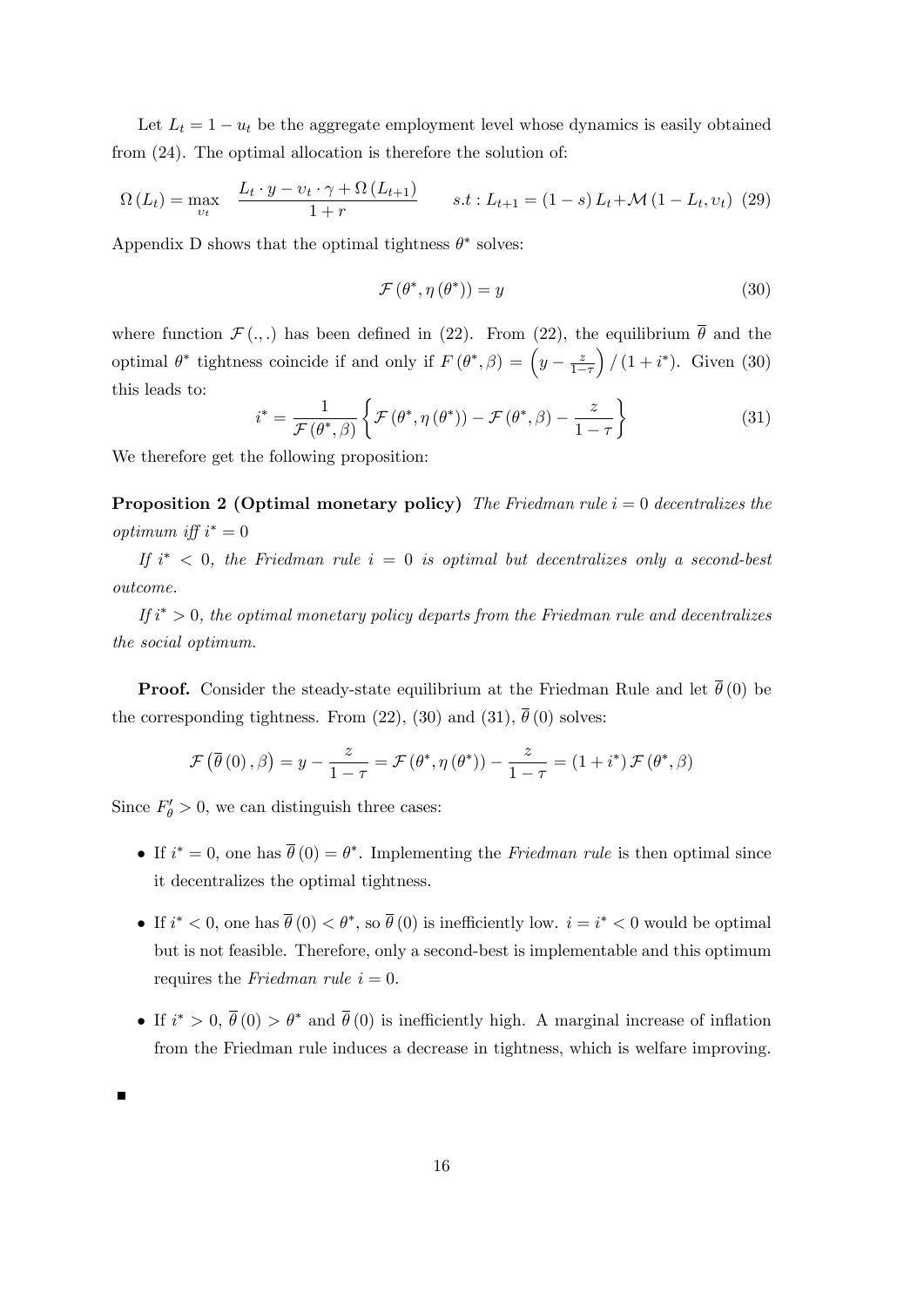A departure from the Friedman rule is optimal only when equilibrium tightness at the steady state is inefficiently high. Then, a positive cost of money holdings decreases tightness. Total employment decreases, but total vacancies too. When tightness is inefficiently high, the latter reduction dominates the former, so total welfare increases.

Employment-friendly labor market environment make a departure from the Friedman rule more likely to be optimal. Three parameters matter: the workers' bargaining power, the unemployment benefits and the labor payroll tax. A rise in any of these three parameters reduces the equilibrium tightness, thereby making less desirable a departure from the Friedman rule. In the absence of taxes and transfers, a departure is optimal if and only if the bargaining power is higher than the one given by the Hosios (1990) condition. This result is in accordance with Cooley and Quadrini (2004) or Berentsen et alii (2006). The novelty of the present analysis is the role of labor market policies: positive unemployment benefits and payroll tax makes less likely the desirability of a departure from the Friedman rule. A striking result concerns how the monetary policy should respond to a more progressive tax schedule.

For this purpose I reconsider the policy change of the end of section IV. This change consists in a departure from an equilibrium with a positive  $z > 0$  to an equilibrium with  $z = 0$  and a higher  $T_t$  and  $\tau$  such that the global unemployment benefits  $z + T_t$  is kept unchanged. As it has been shown then, such policy change corresponds to a rise in taxprogressivity that leads to a lower long-run unemployment. Hence, employment is more likely to be inefficiently high at the Friedman rule and a departure from the Friedman rule is therefore more likely to be optimal.

#### VI Concluding remarks

In this paper, I extend the MP labor matching model by introducing frictions in the product market that makes money essential as a medium of exchange. I investigate what is the long run effect of inflation on unemployment. I find that at steady state, a higher inflation rate decreases the returns of economic activity, which makes firms more reluctant to post vacancies, thereby increasing unemployment. I then compute the optimal monetary policy. The Friedman rule is always optimal unless the workers' bargaining power, the unemployment benefits and the tax rate are very low or the global tax schedule is not too progressive.

The result such that a higher inflation increases unemployment in the long-run may look surprising, but is based on the property that a higher cost of money holdings is a real cost, and as such, penalizes unemployment. Hence, the key issue is how monetary policy should be conducted in the long-run to decrease the cost of money holdings. In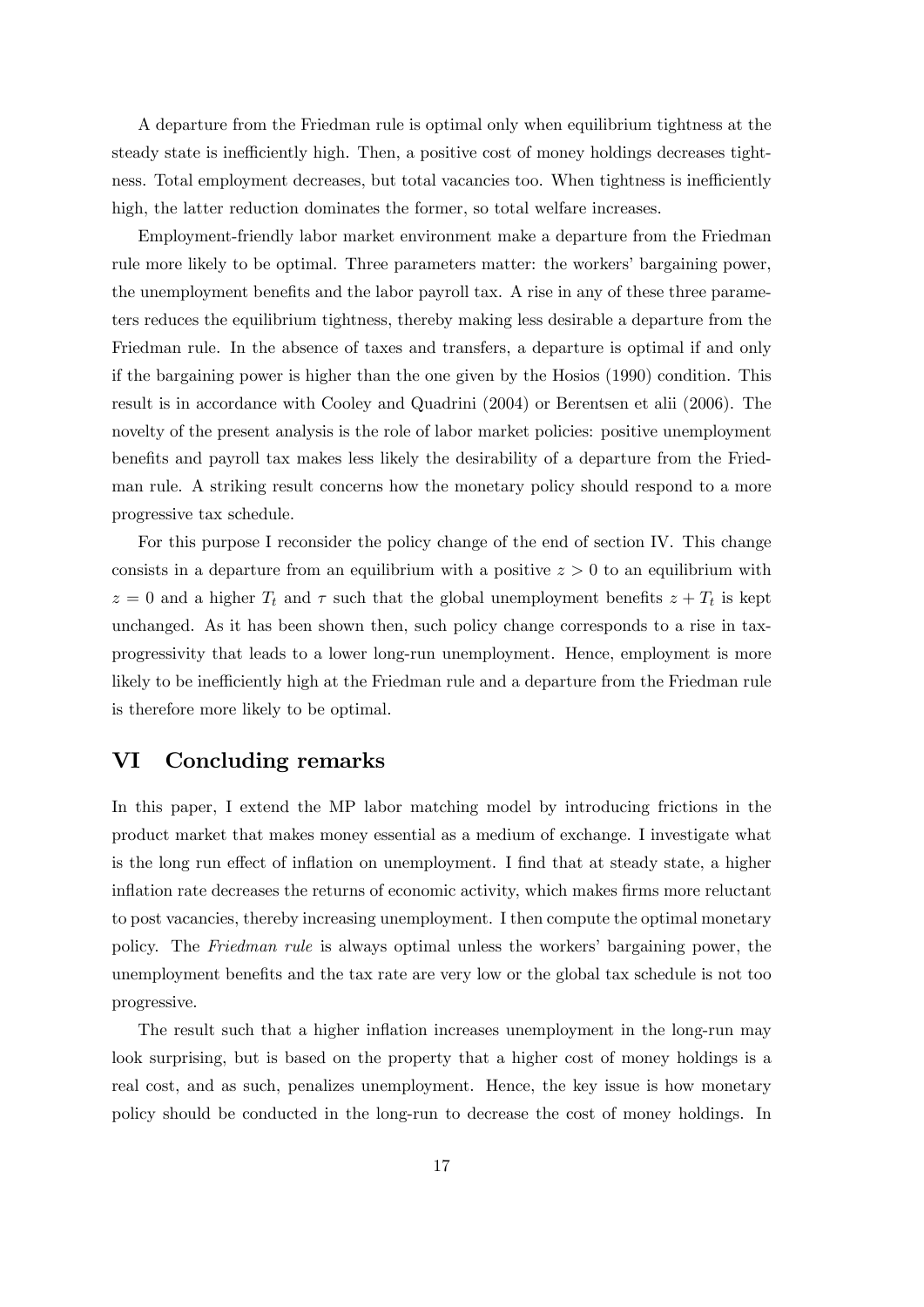my model, a higher growth rate of money increases inflation and therefore the cost of money holdings through a long-run adjustment. This logic follows the so-called Fisher equation according to which a unit increase in inflation should lead to a unit increase in nominal interest rate (thereby in the cost of money holdings) in the long-run. However, empirical estimations suggest that, at least in the short run, a higher growth rate of money decreases the nominal interest. Hence, the present model should be extended to introduce such short-run adjustments.

#### A Wage Bargaining

From (12) and (15), maximizing the generalized Nash product (18) amounts to maximize

$$
\max_{w_t} \beta \log \left\{ \frac{(1-\tau) w_t + T_0^t}{1+i} + (1-s) \left( V_{t+1}^e - V_{t+1}^u \right) - (1-r) V_t^u + V_{t+1}^u \right\} + (1-\beta) \left\{ \frac{y-w_t}{1+i} + (1-s) J_{t+1} \right\}
$$

the first order condition gives:

$$
\frac{\beta(1-\tau)}{(1+r)(1+i)} \cdot \frac{1}{V_t^e - V_t^u} - \frac{1-\beta}{(1+r)(1+i)} \cdot \frac{1}{J_{t+1}} = 0
$$

which gives (19). Moreover, we get:

$$
\beta (1 - \tau) \left\{ \frac{y - w_t}{1 + i} + (1 - s) J_{t+1} \right\} = (1 - \beta) \left\{ \frac{(1 - \tau) w_t + T_0^t}{1 + i} + (1 - s) V_{t+1}^e + s \cdot V_{t+1}^u - (1 - r) V_t^u \right\}
$$

With (19) written for period  $t + 1$  and (13), this reduces to:

$$
\beta (1 - \tau) \frac{y - w_t}{1 + i} = (1 - \beta) \left\{ \frac{(1 - \tau) w_t - z}{1 + i} + \theta q(\theta) (V_{t+1}^e - V_{t+1}^u) \right\}
$$

Using again (19) for period  $t + 1$  together with (17) gives

$$
\beta\left(1-\tau\right)\frac{y-w_t}{1+i} = \left(1-\beta\right)\frac{\left(1-\tau\right)w_t-z}{1+i} + \theta\beta\left(1-\tau\right)\gamma
$$

Multiplying by  $(1 + i)/(1 - \tau)$  and rearranging terms gives (20).

#### B Equilibrium Dynamics

Deriving (21) at the neighborhood of the steady state  $\theta_{t-1} = \theta_t = \overline{\theta}$ , one gets:

$$
\frac{\partial \theta_{t-1}}{\partial \theta_t} = \frac{1}{1+r}\left\{1-s-\frac{\beta}{\eta\left(\overline{\theta}\right)}\overline{\theta} q\left(\overline{\theta}\right)\right\}
$$

One has  $\partial \theta_{t-1}/\partial \theta_t < 1$ . Since  $\theta_t$  is a forward-looking variable, its dynamics is locally determinate if and only if  $\partial \theta_{t-1}/\partial \theta_t > -1$ . This happens whenever

$$
\beta < \eta\left(\overline{\theta}\right) \frac{2 - s + r}{\overline{\theta}q\left(\overline{\theta}\right)}\tag{32}
$$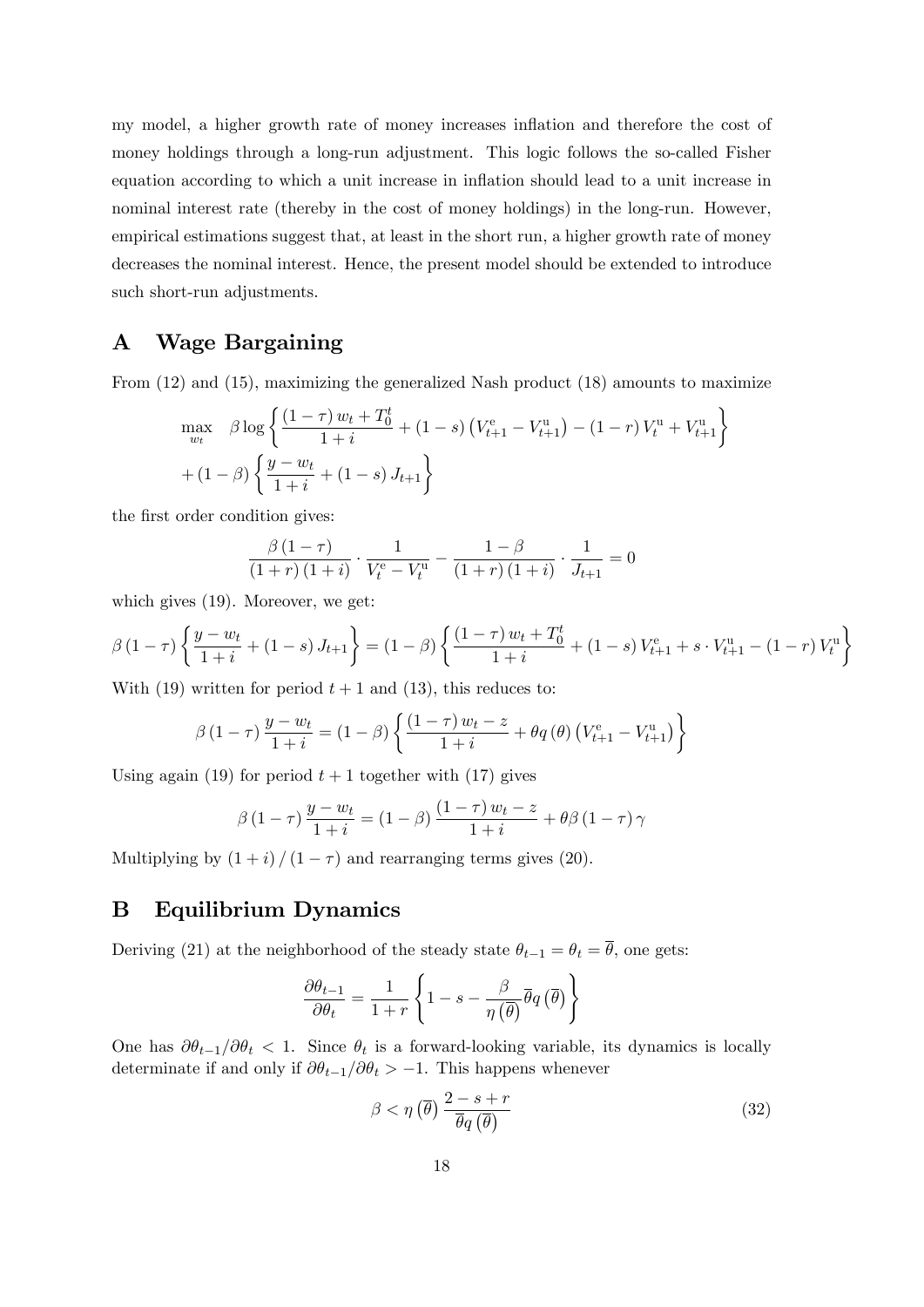Then, the locally unique non-exploding dynamics implies that tightness instantaneously reaches its steady-state value  $\theta$ . However this local condition is not sufficient to eliminate cycles.

Under plausible parameters, condition  $(32)$  is satisfied. To see why, notice that under the Hosios condition  $\beta = \eta(\bar{\theta})$ , one has:  $\partial \theta_{t-1}/\partial \theta_t = (1 - s - \bar{\theta}q(\bar{\theta}))/(1+r)$ . In real worlds, the probability of being employed is higher for a currently employed worker than for a currently unemployed worker. So,  $1-s > \bar{\theta}q(\bar{\theta})$ , which implies  $\partial \theta_{t-1}/\partial \theta_t > 0 > -1$ .

#### C Social criteria

From  $(12)$ ,  $(13)$  and  $(15)$ , we get:

$$
(1+r)\,\Omega_t = \frac{(1-u_t)\,y - (1-u_t)\,\tau \cdot w_t + u_t \cdot z + T_t}{1+i} + \frac{M_t}{p_t} + (1-s)\,(1-u_t)\,J_{t+1} + [(1-s)\,(1-u_t) + \theta_t q\,(\theta_t)\,u_t]\,V_{t+1}^{\text{e}}
$$

Using  $(24)$  and  $(5)$ , we get:

$$
(1+r)\,\Omega_t = \frac{1}{1+i}\left\{(1-u_t)\,y + \frac{M_{t+1}-M_t}{p_t}\right\} + \frac{M_t}{p_t} + (1-u_{t+1})\,V_{t+1}^{\text{e}} + u_{t+1}\cdot V_{t+1}^{\text{u}} + (1-s)\,(1-u_t)\,J_{t+1}
$$
 Given (26)

Given (26)

$$
(1+r)\,\Omega_t = (1-u_t)\,y + \frac{1}{1+i}\frac{M_{t+1}}{p_t} + (1-u_{t+1})\,V_{t+1}^{\text{e}} + u_{t+1}\cdot V_{t+1}^{\text{u}} + (1-s)\,(1-u_t)\,J_{t+1}
$$
\nUsing (17), (24) and  $v_t \cdot q(\theta_t) = \theta_t q(\theta_t) \cdot u_t$ ,

$$
(1+r)\,\Omega_t = (1-u_t)\,y - \gamma \cdot v_t + \frac{1}{1+i}\frac{M_{t+1}}{p_t} + (1-u_{t+1})\left(V_{t+1}^e + J_{t+1}\right) + u_{t+1} \cdot V_{t+1}^u
$$

Finally, (6) induces  $(1 + i) p_t = (1 + r) p_{t+1}$ , so:

$$
(1+r)\,\Omega_t = (1-u_t)\,y - \gamma \cdot v_t + \frac{1}{1+r}\frac{M_{t+1}}{p_{t+1}} + (1-u_{t+1})\left(V_{t+1}^e + J_{t+1}\right) + u_{t+1} \cdot V_{t+1}^u
$$

which gives (28).

#### D Optimal allocation

Taking  $(3)$  into account, the first-order condition of Program  $(29)$  is

$$
\gamma = \Omega' (L_{t+1}) \cdot (1 - \eta(\theta_t)) \cdot q(\theta_t)
$$

while the envelope condition writes

$$
(1+r)\Omega'(L_t) = y + (1 - s - \eta(\theta_t) \cdot \theta_t q(\theta_t)) \Omega'(L_{t+1})
$$

These two conditions imply:

$$
(1+r)\frac{\gamma}{q(\theta_t)} = (1-\eta(\theta_t))y + (1-s-\eta(\theta_t)\cdot\theta_t q(\theta_t))\frac{1-\eta(\theta_t)}{1-\eta(\theta_{t+1})}\cdot\frac{\gamma}{q(\theta_{t+1})}
$$

A stationary solution to this recursive equation is implicitly defined by:

$$
\left(\frac{r+s}{q(\theta^*)} + \eta(\theta^*) \cdot \theta^*\right) \gamma = \left(1 - \eta(\theta^*)\right) y
$$

which gives  $(30)$  directly.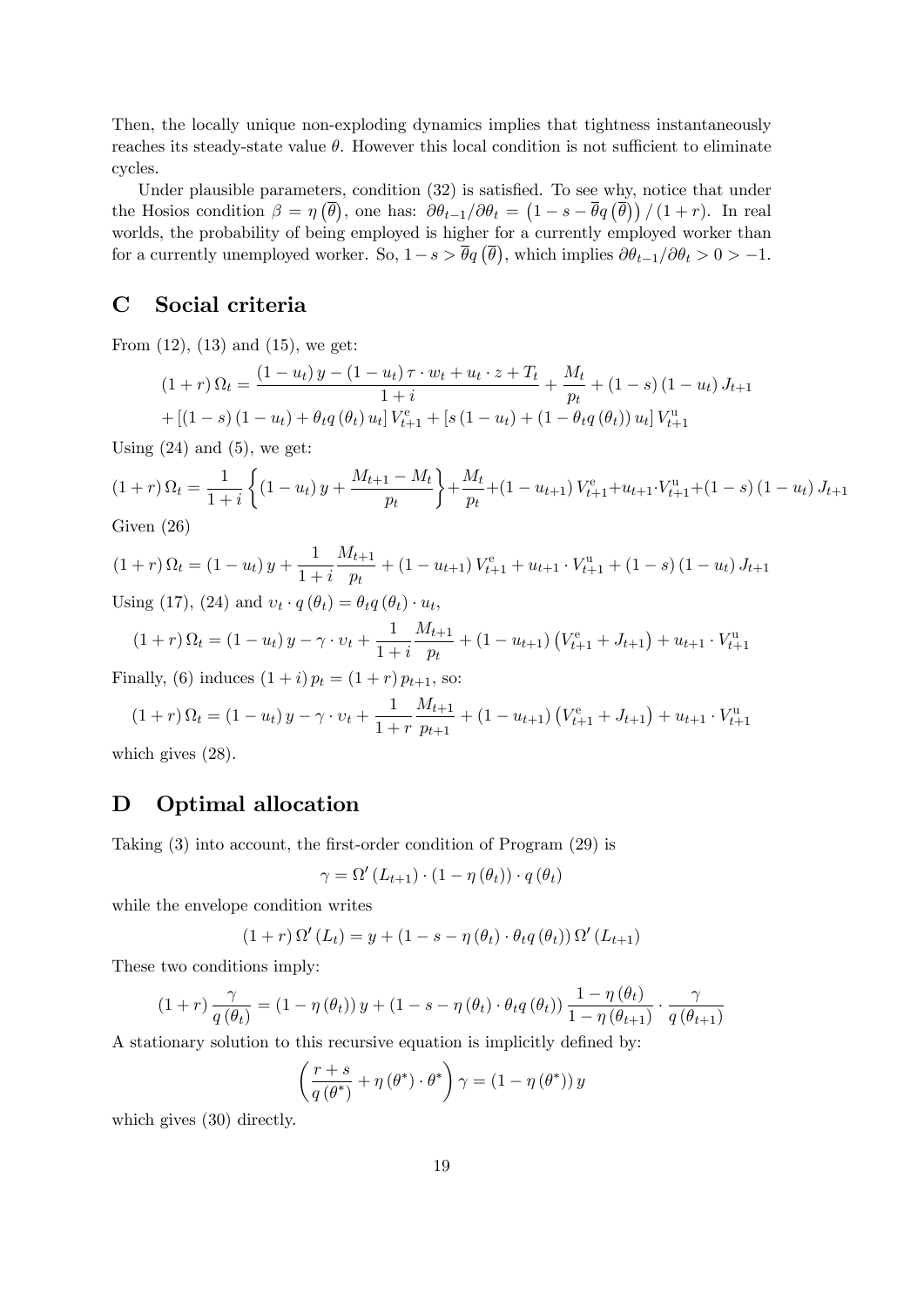#### References

- [1] Berentsen, A., G. Rocheteau and S. Shi, 2006, Friedman meets Hosios: Efficiency in Search models of Money, *Economic Journal*<sup>'</sup>, Forthcoming.
- [2] Blanchard, O. J. and S. Fisher, 1989, Lectures on Macroeconomics, MIT Press.
- [3] Blanchard, O. J. and J. Wolfers, 2000, The role of shocks and institutions in the rise of European unemployment, the aggregate evidence. Economic Journal, 110, pp. C1-C33.
- [4] Bullard, J., 1999, Testing Long-Run Monetary Neutrality Propositions: Lessons from Recent Research, Federal Reserve Bank of Saint Louis Review, 81(6), 57-77.
- [5] Cahuc, P. and A. Zylberberg, 2004, *Labor Economics*, MIT Press.
- [6] Cooley, T. and G. Hansen, 1989, The Inflation Tax in a Real Business Cycle Model, American Economic Review, 79(4), 733-748.
- [7] Cooley, T. and V. Quadrini, 1999, A Neoclassical Model of the Phillips Curve Relation, Journal of Monetary Economics, 44 , 165-193.
- [8] Cooley, T. and V. Quadrini, 2004, Optimal Monetary Policy in a Phillips Curve World, Journal of Economic Theory, 118(2), 174-208.
- [9] Friedman, M., 1968, The Role of Monetary Policy, American Economic Review, 58(1), 1-17.
- [10] Hosios, A., 1990, "On the Efficiency of Matching and Related Models of Search and Unemployment", Review of Economic Studies, 57, 279-298.
- [11] King R. G. and M. W. Watson, 1994, The post-war U.S. Phillips curve: a revisionist econometric history, Carnegie Rochester Conference Series on Public Policy, 41, 157- 219.
- [12] King, R. G. and M. W. Watson, 1997, Testing Long-Run neutrality, Federal Reserve Bank of Richmond Economic Quarterly, 83(3).
- [13] Kocherlakota, N., 1998, "Money is Memory", *Journal of Economic Theory*,  $81(2)$ , 232-251.
- [14] Kiyotaki, N. and Wright, R., 1993, "A Search-Theoretic Approach to Monetary Economics", American Economic Review, 83, 63-77.
- [15] Lagos, R. and Wright, R., 2005, A Unified Framework for Monetary Policy and Policy Analysis, Journal of Political Economy, 113, 463-484.
- [16] Lockwood B. and Manning A., 1993, "Wage Setting and the Tax System: Theory and evidences for the United Kingdom", *Journal of Public Economics*, 52, 1-29.
- [17] Mortensen, D. and C. A. Pissarides, 1999, New developments in models of search in the labor market, Chapter 39 in Orley Ashenfelter and David Card (eds.) Handbook of Labor Economics, Vol. 3B (North-Holland, Amsterdam).